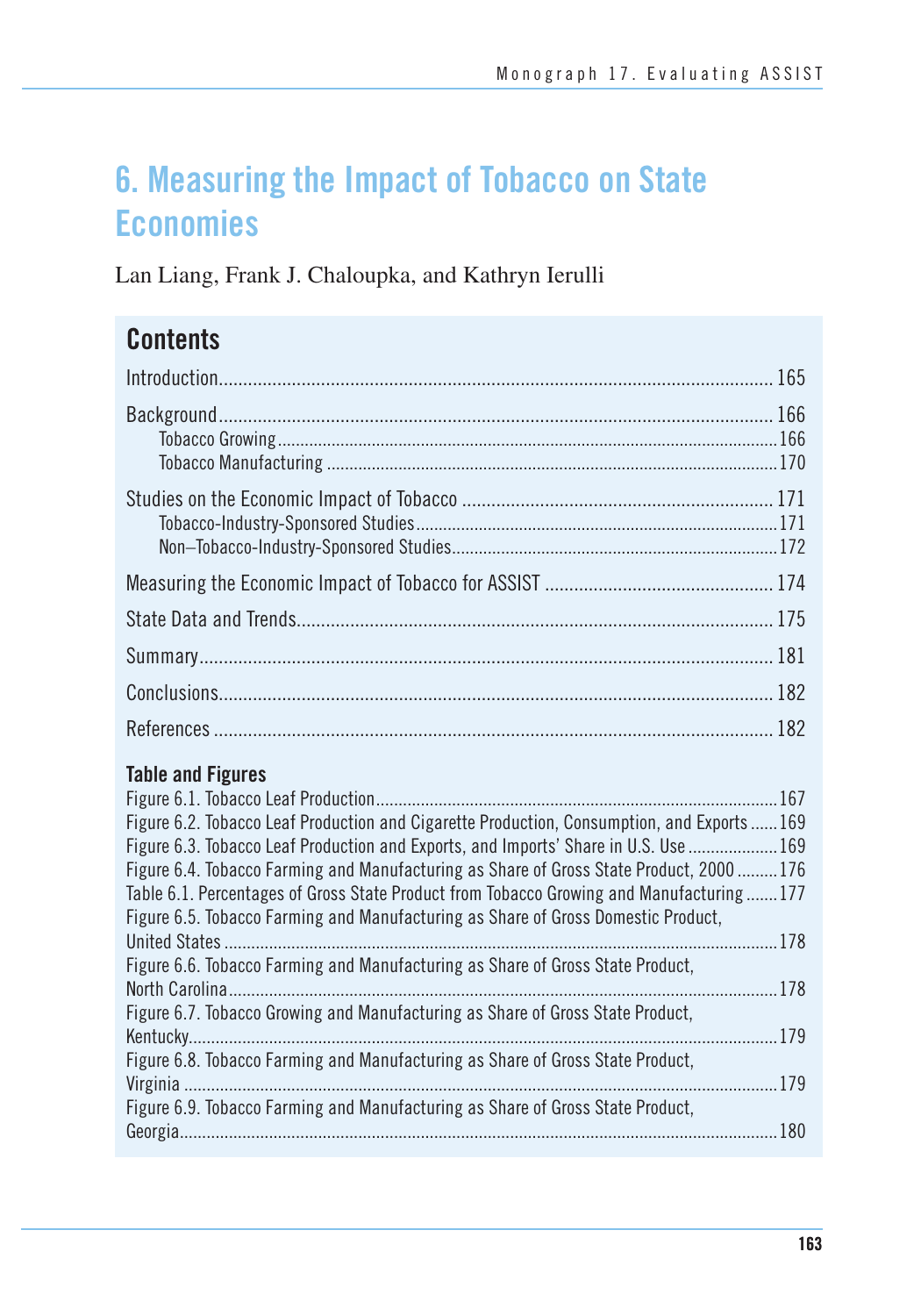| Figure 6.10. Tobacco Farming and Manufacturing as Share of Gross State Product, |  |
|---------------------------------------------------------------------------------|--|
|                                                                                 |  |
| Figure 6.11. Tobacco Farming and Manufacturing as Share of Gross State Product, |  |
|                                                                                 |  |
|                                                                                 |  |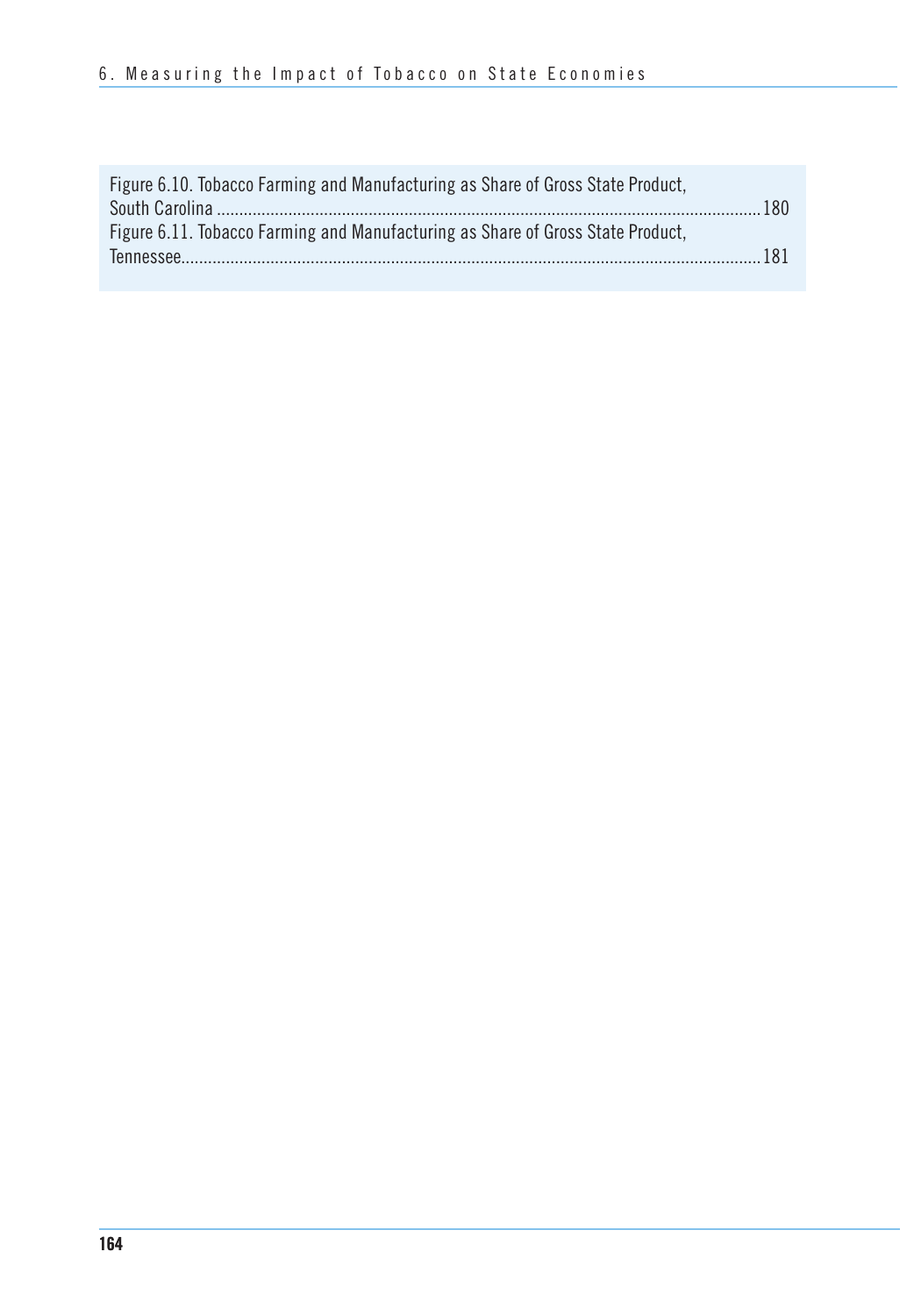### **6. Measuring the Impact of Tobacco on State Economies**

*On the basis of available evidence, states' economic dependence on tobacco can be shown to be a factor countervailing the efforts of upstream, policy-based interventions such as those of the American Stop Smoking Intervention Study (ASSIST). In areas such as tobacco excise taxes and the adoption of tobacco control policies, there are substantial differences between national averages and those of tobacco-producing states. Therefore, a state-level variable representing the state's economic dependence on tobacco farming and manufacturing was developed for use as a covariate in the ASSIST evaluation regression analyses.* 

*This chapter outlines the issues and assumptions leading to the development of this economic dependence variable, which was based on the economic contribution of tobacco growing and manufacturing, within a broader context including factors such as tobacco consumption, exporting, and importing. The chapter also examines research on the state-level economic impact of tobacco, the wide divergence in assumptions and outcomes between industry-sponsored and non–industry-sponsored studies, and trends toward a continued diminishing impact of tobacco on state economies over time.* 

### **Introduction**

This chapter describes the development of a measure for state economic dependence on tobacco, as a covariate factor in the analyses performed for the ASSIST evaluation on tobacco, as a covariate factor in the analyses performed for the ASSIST evaluation model.<sup>1</sup> It contains some basic background information on tobacco growing and manufacturing in the United States, describes studies by the tobacco industry and others that assess the economic contribution of tobacco to the national economy and the economies of individual states, reviews the methods used to construct state-level measures of the economic impact of tobacco for use in the ASSIST evaluation, and discusses these data and associated trends.

Tobacco has played an important role in the economy of the United States since the colonial era. American Indians presented Christopher Columbus with gifts of tobacco upon his arrival in 1492, and he introduced tobacco to Europe upon his return there. As demand rose in Europe, tobacco became the most important American agricultural export of the late eighteenth century.2 High tobacco tariffs in England helped lead to the American Revolutionary War. Subsequently, the tobacco industry contributed significantly to the economic growth of the United States through much of the nineteenth and twentieth centuries.

 Although the consumption of tobacco products has declined in recent years, tobacco growing and manufacturing continue to be important parts of several state economies, with a potential impact on the implementation of upstream, policy-based tobacco control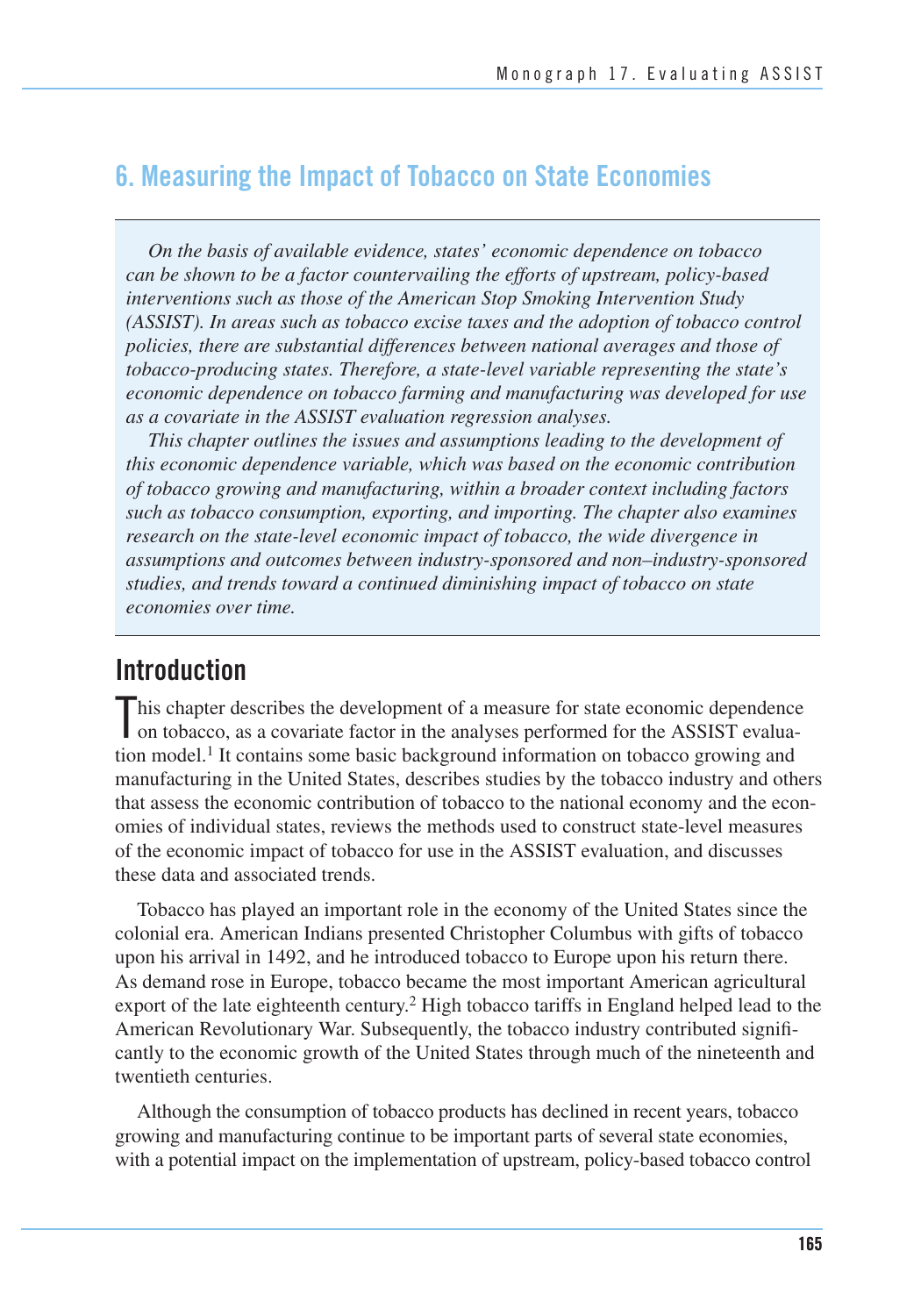interventions in these states. Evidence such as the following suggests that the economic importance of tobacco plays a key role in shaping state tobacco control policies and activities, social norms about tobacco use, and, consequently, tobacco use itself:

- As of January 1, 2004, the four states with the lowest cigarette excise taxes per pack were Virginia  $(2.5¢)$ , Kentucky  $(3¢)$ , North Carolina  $(5¢)$ , and South Carolina  $(7¢)$ , all among the top tobacco-growing states. Since then, Virginia, Kentucky, and North Carolina have all significantly increased their cigarette excise taxes, while South Carolina still ranks among the lowest.
- The average cigarette excise tax in the six leading tobacco-growing states (Kentucky, North Carolina, Georgia, South Carolina, Tennessee, and Virginia) is currently  $25.7\phi$  per pack, while the average in non–tobaccogrowing states is  $100.5\phi$  per pack. The overall average excise tax for all states as of February 2006 is  $91.7¢$ .
- The strength of state clean indoor air laws in non–tobacco-growing states was nearly five times that in the six leading tobacco-growing states, as measured by a comprehensive index that accounts for state preemption in 1999.3

Limited empirical evidence supports the notion that the economic impact of tobacco on a state's economy can act as a barrier to the adoption of effective tobacco control policies. Chaloupka and Saffer,<sup>4</sup> for example, found that states with greater per capita production of tobacco were less likely to adopt laws

restricting smoking, with a statistically significant effect on the adoption of only the most comprehensive restrictions. Similarly, Ohsfeldt and his colleagues<sup>5</sup> found that the per capita value of state tobacco production had a negative impact on the strength of state restrictions on smoking and on state cigarette excise taxes. As a result of findings such as these, a study was undertaken as part of the ASSIST evaluation that ultimately led to state-level economic dependence on tobacco being quantified as a covariate in the evaluation analysis.

## **Background**

### **Tobacco Growing**

The 2002 Census of Agriculture indicates that there were 56,977 farms that grew tobacco in the United States in that year, just under 2.7% of all U.S. farms.6 These farms used 428,631 acres to grow tobacco—less than 0.5% of all farm acreage in the United States. This percentage was down sharply from the 93,530 farms and 837,363 acres reported in the 1997 Census of Agriculture. Tobacco farming generally has been quite profitable, with the typical farm that grows tobacco generating nearly fourfifths of its gross income from tobacco.7 While these figures indicate a significant reduction in the number of tobacco farms and acreage devoted to tobacco growing, there has been a sharp rise in the average tobacco acreage per tobacco farm, with the average acreage per farm increasing by nearly two-thirds from 1987 to 2002.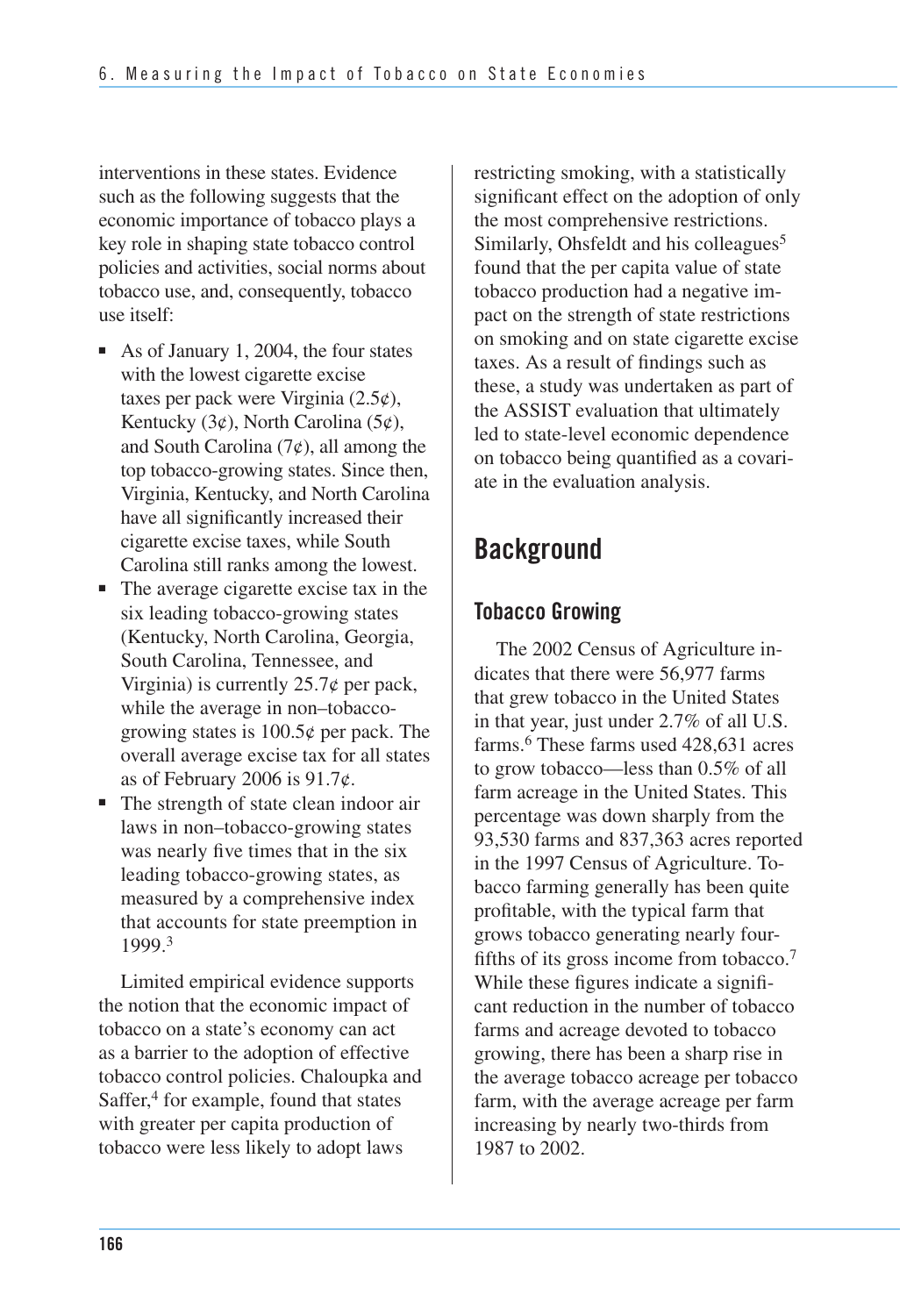Tobacco growing in the United States has been declining for several decades, and the rate of decline has been accelerating in recent years (see figure 6.1). Overall tobacco leaf production peaked at more than 2.3 billion pounds in 1963 and then declined gradually from 1963 through 1990. From 1990 through 1998, production was relatively stable, averaging about 1.6 billion pounds per year. Since 1998, however, overall leaf production has dropped sharply, falling by nearly 50%.

Several factors have contributed to the decline in overall tobacco leaf production in the United States (see figure 6.2):

■ **Declining U.S. cigarette production.** U.S. cigarette production peaked at just over 750 billion cigarettes in

1996 and has declined sharply since then, falling to just under 500 billion cigarettes by 2003.

- **Reduced consumption.** U.S. cigarette consumption peaked at 640 billion cigarettes in 1981 and then declined steadily through the early 1990s before leveling off for several years. Since 1998, overall cigarette consumption has further declined by about 8%. Part of this decline is explained by tax and price increases, stronger tobacco control policies, and increased investments in tobacco control programs.
- **Increased cigarette imports.** Cigarette imports have risen over the past several years, from just under 3 billion cigarettes in 1996 to more than 23 billion cigarettes in 2003.



*Source:* USDA. 2003*. Tobacco situation and outlook yearbook*. Washington, DC: USDA, Market and Trade Economics Division, Economic Research Service; USDA. 2004. *Tobacco outlook.* Washington, DC: USDA, Economic Research Service.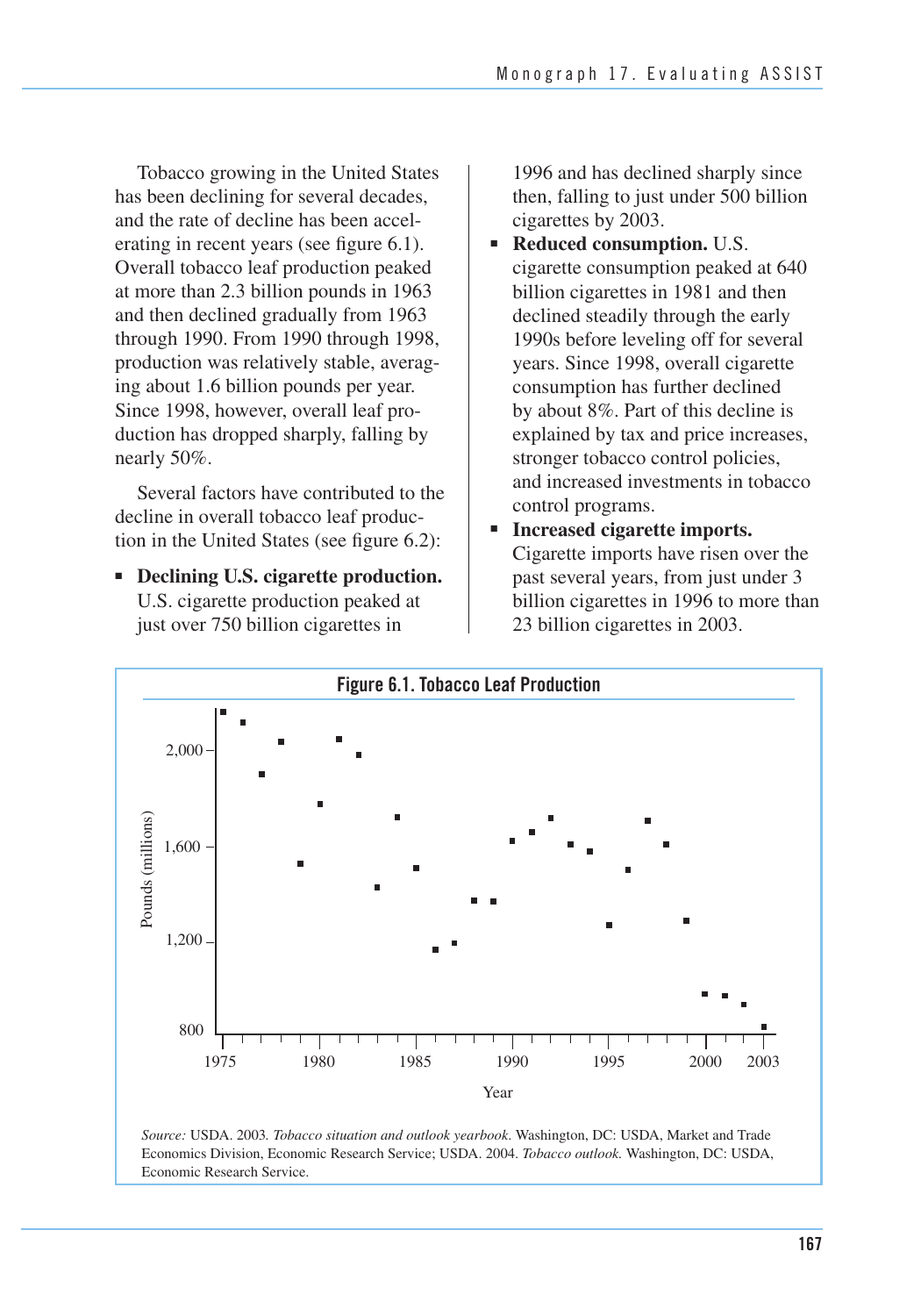#### **A Small and Shrinking Fraternity: Tobacco Growing by the Numbers**

Beyond the fact that tobacco farming has declined as a percentage of state revenue, the impact of these declines has been tightly concentrated. Although some form of tobacco is grown in nearly half of the U.S. states, the vast majority of tobacco leaf comes from a small number (6) of states, and the economies of those states are, in turn, affected disproportionately by the recent declines.

- Based on cash receipts from tobacco in 2002, the states most dependent on tobacco farming and manufacturing include (share of total cash receipts in parentheses) North Carolina (37.1%), Kentucky  $(26.3\%)$ , Tennessee  $(9.1\%)$ , Virginia  $(7.3\%)$ , South Carolina  $(6.2\%)$ , and Georgia  $(6.0\%)$ .<sup>a</sup> Other states with cash receipts from tobacco of at least \$4 million in 2002 include Florida, Ohio, Indiana, Connecticut, Pennsylvania, Massachusetts, Wisconsin, Missouri, Maryland, and West Virginia. In total, this second group of states grows less than 8% of the tobacco crop in the United States.
- Despite the fact that 6 states account for the largest share of the overall U.S. tobacco crop, cash receipts from tobacco typically account for a relatively small percentage of receipts from all farm commodities; in 2002, the only state in which tobacco accounted for more than 10% of receipts from all farm commodities was Kentucky (at  $14.4\%$ ).<sup>a</sup>
- Regional tobacco varieties represent a very small share of the overall market, including Southern Maryland, Virginia dark fire-cured, Kentucky-Tennessee fire-cured, Virginia sun-cured, Green River, One Sucker, Pennsylvania seedleaf filler, Connecticut Valley broadleaf binder, Wisconsin binder, and Connecticut Valley cigar wrapper. The vast majority of the tobacco grown in the United States is flue-cured and burley tobacco, accounting for approximately 61% and 33%, respectively, of tobacco leaf production in 2003.<sup>b</sup>

aU.S. Department of Agriculture. 2003. *Tobacco situation and outlook yearbook.* Washington, DC: Market and Trade Economics Division, Economic Research Service, U.S. Department of Agriculture. bCapehart, T. 2004. *Tobacco outlook* (TBS-257, 09.17.04 Summary). Washington, DC: U.S. Department of Agriculture, Economic Research Service.

http://usda.mannlib.cornell.edu/reports/erssor/specialty/tbs-bb/2004/tbs257.pdf.

#### ■ **Decreased cigarette exports.**

 Much more of the recent decline in production is the result of the decline in cigarettes exported from the United States. Total exports peaked at nearly 244 billion cigarettes in 1996 but had fallen by more than half (to just over 121 billion cigarettes) in 2003. Much of this decline can be attributed to leading U.S. cigarette manufacturers' shifting production overseas in recent years.

Changes in the global markets for tobacco leaf have also contributed to the decline in U.S. tobacco leaf production

(see figure 6.3). One such change is the sharp increase in U.S. imports of foreign-grown tobacco leaf. Imports of flue-cured tobacco grew from an average of 15.6 million pounds per year in the early 1970s to an average of 192.6 million pounds per year for the most recently available 5 years (1998 through 2002); similar patterns exist for imports of burley tobacco (average of 19.0 million pounds per year in the early 1970s and 202.4 million pounds per year for 1998–2002).8

Consequently, the share of imported tobacco leaf used in U.S. cigarette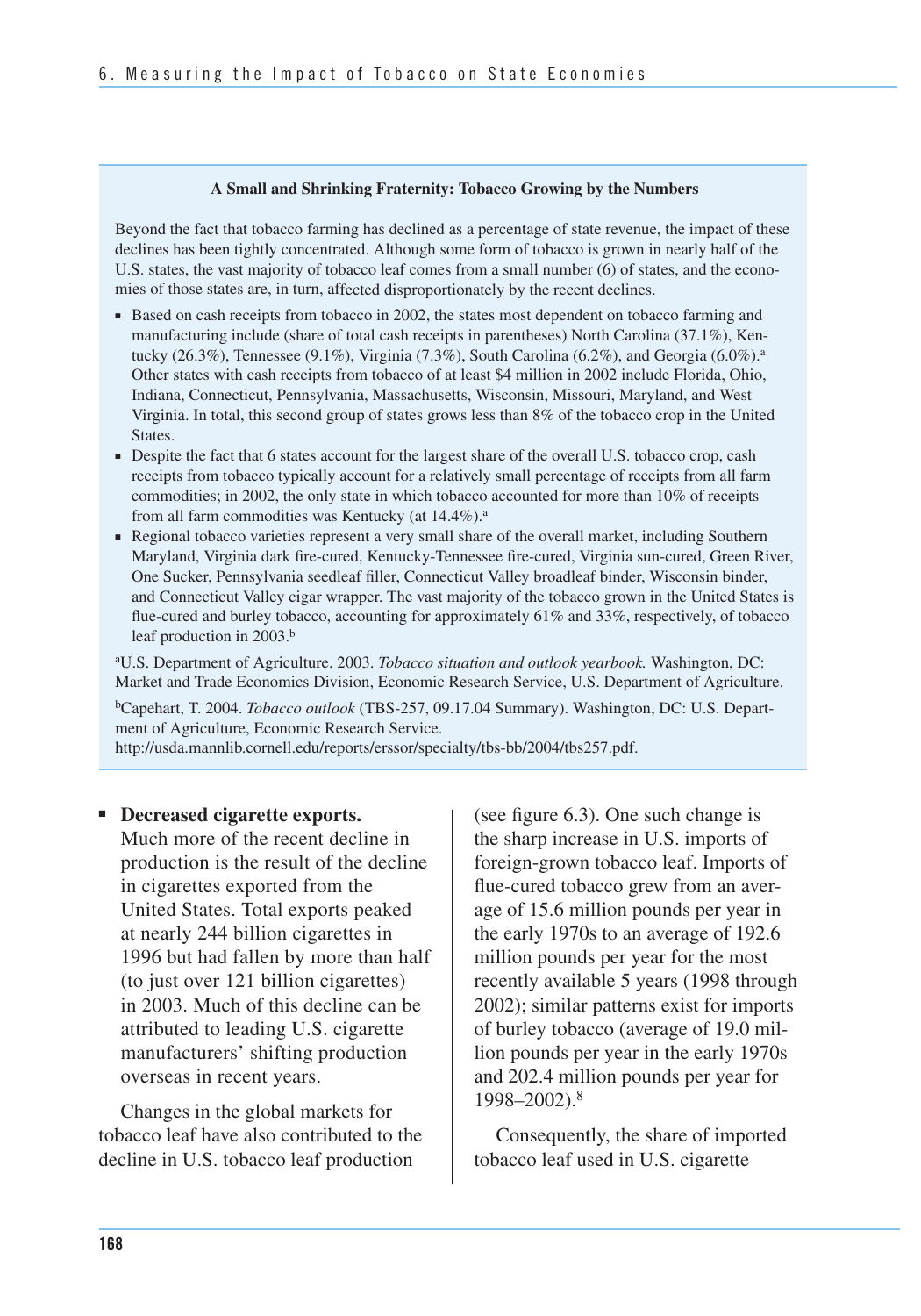

Economic Research Service.



*Source:* USDA. 2003. *Tobacco situation and outlook yearbook*. Washington, DC: USDA, Market and Trade Economics Division, Economic Research Service; USDA. 2004. *Tobacco outlook*. Washington, DC: USDA, Economic Research Service; USDA. 2004. *U.S. tobacco import update*. Washington, DC: USDA, Economic Research Service.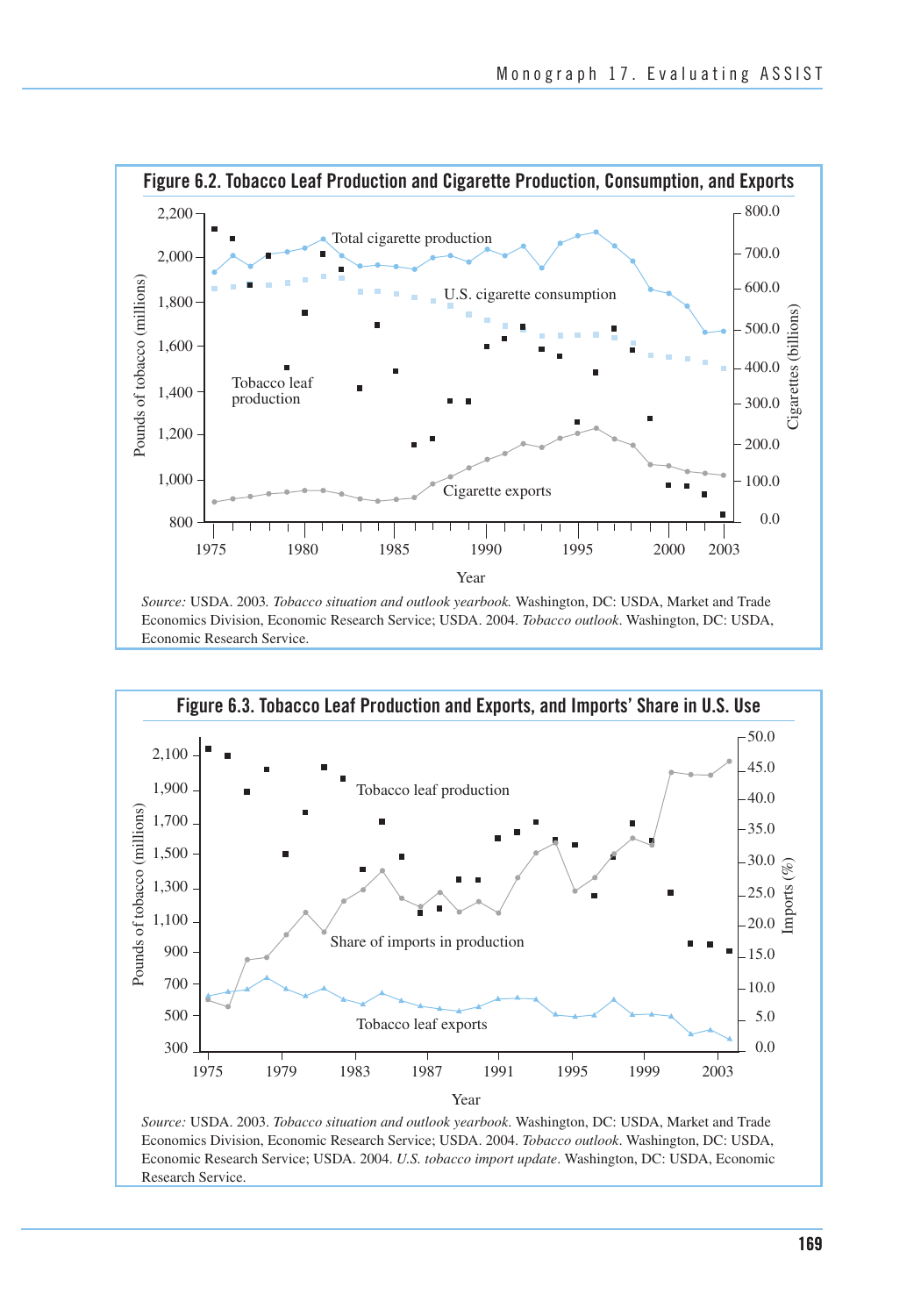production rose from less than 1% in the early 1970s to 46.3% in 2002.<sup>8</sup> At the same time, exports of U.S.-grown tobacco leaf have fallen by nearly half over the past 25 years, from a peak of 765 million pounds in 1978 to 384 million pounds in 2002.8 The significant growth in tobacco farming in other countries and reductions in barriers to trade in tobacco leaf have greatly increased competition in the global tobacco markets, resulting in lower-priced and better-quality tobacco leaf. The relatively high U.S. tobacco leaf prices (in large part the result of the price support system in the United States) have contributed to the declines in both domestic and foreign demand for U.S.-grown tobacco leaf.

### **Tobacco Manufacturing**

 While tobacco leaf is the primary ingredient in tobacco products, it ac- counts for a very small share of the overall value of tobacco products. Gale and his colleagues<sup>7</sup> estimated that in 1997, domestically grown tobacco leaf accounted for about 2.3% of the total value of the tobacco products consumed in the United States. The largest share of this total, 43%, was the value added in tobacco product manufacturing—defined as the final value of the tobacco products produced minus the costs of the raw ma- terials and intermediate products used in producing tobacco, such as tobacco leaf, papers, filters, and packaging materials. A relatively small share of this percentage was labor costs (just over 6%), whereas a much larger share went to advertising (al- most 20%). Capital costs (including prof- its) accounted for much of the remainder of the manufacturing share, while

 wholesale and retail value added and fed- eral, state, and local taxes accounted for the rest of the overall value.

There are three primary types of manufacturing related to tobacco: stemming and redrying, manufacturing cigarettes, and manufacturing other tobacco products. In contrast to the large number of tobacco farms, relatively few establishments are involved in tobacco manufacturing. On the basis of the most recently available data from the Census of Manufacturers, in 1997, 25 establishments owned by 14 companies were involved in tobacco stemming and redrying,<sup>9</sup> 13 establishments were owned by 9 companies involved in manufacturing cigarettes,<sup>10</sup> and 63 establishments were owned by 52 companies involved in manufacturing other tobacco products. Collectively, these establishments employed 33,620 persons, with cigarette manufacturing accounting for nearly two-thirds of the total.<sup>9–11</sup> Although tobacco product manufacturing involves relatively few people, the value added by manufacturers is significant. In 1997, the value added in production was \$29.3 billion for manufacturing cigarettes, \$2.7 billion for manufacturing other tobacco products, and \$0.7 billion for stemming and redrying.

In contrast to tobacco farming, tobacco manufacturing takes place in a small number of states. As with tobacco farming, however, most of the economic contribution of tobacco manufacturing is concentrated in even fewer states. Almost two-thirds of the value added from tobacco manufacturing in 1997 came from manufacturing in North Carolina (34.3%), Virginia (21.4%), and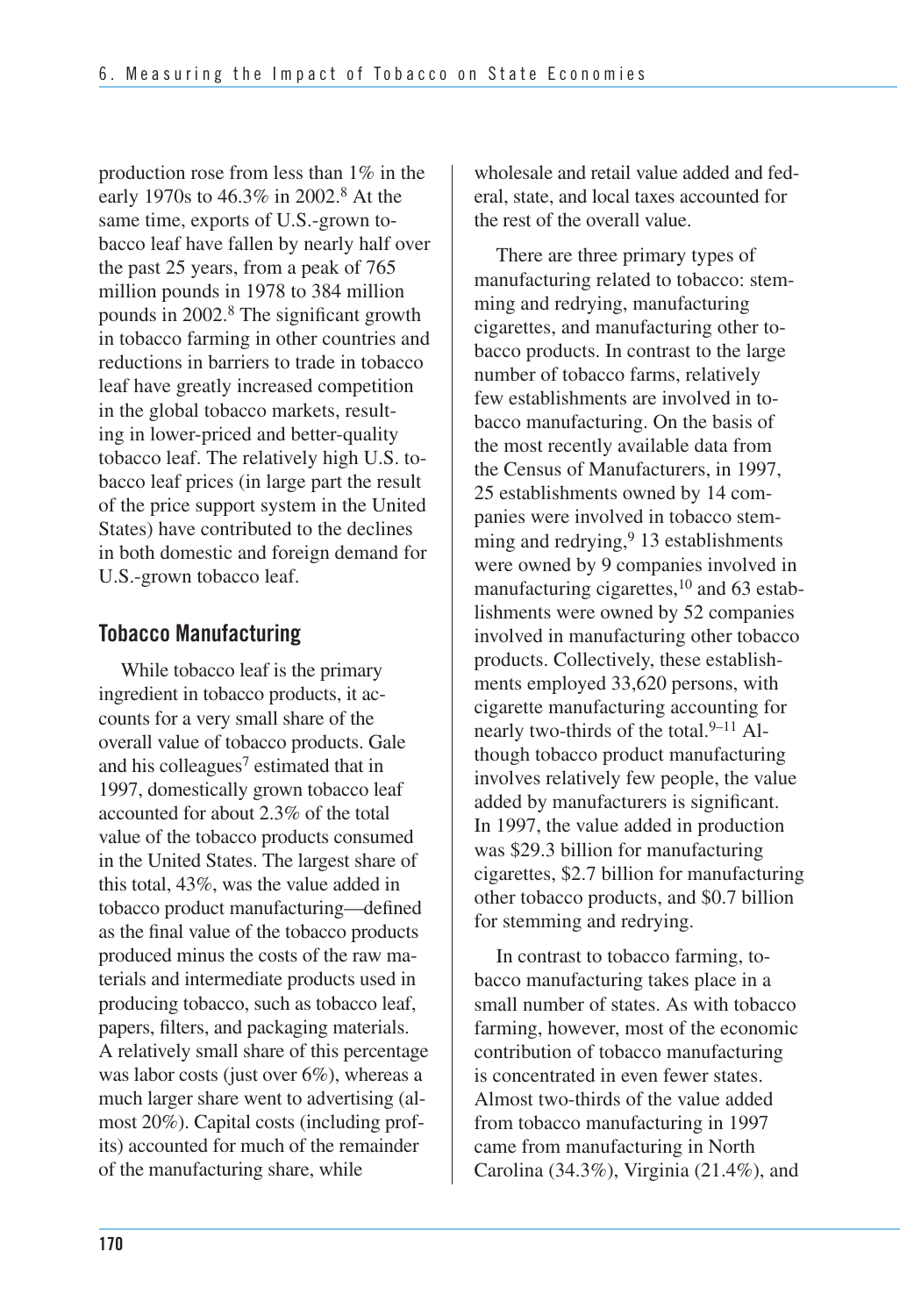Kentucky (9.8%). Other states in which tobacco products are manufactured include Alabama, Florida, Georgia, Illinois, Pennsylvania, Tennessee, and West Virginia.

 Overall employment in tobacco manu- facturing has been falling for several decades. In 1977, almost 61,000 persons were employed in tobacco manufactur- ing; by 2000, employment had fallen by more than half to just over 28,000 persons. As with the declines in tobacco leaf production, part of this decline in employment can be attributed to declines in overall U.S. cigarette production and consumption. In addition, much of the decline in employment is the result of tobacco industry actions, including in- creased automation of production pro- cesses (a longstanding trend)12 and the shifting of production from the United States to other countries (particularly important in more recent years). Major factors behind the shift to overseas pro- duction include reductions in trade and investment barriers, the opening of previ- ously closed markets (particularly in Asia and Central/Eastern Europe), lower labor and other operating expenses, and an in-terest in locating in expanding markets.

## **Studies on the Economic Impact of Tobacco**

### **Tobacco-Industry-Sponsored Studies**

The earliest studies on the impact of tobacco growing, manufacturing, and related activities on the U.S. and state economies were produced by the tobacco industry, and comparable studies

have been produced in numerous other countries. Over the past 25 years, industry-commissioned studies in the United States have estimated the industry's contributions to employment, income, and tax revenues.13–18 These studies have often been used in efforts to influence legislators in debates over tobacco control policies by arguing that stronger tobacco control policies and the resulting reductions in tobacco use would lead to significant job losses and reductions in income and tax revenues. More recently, reductions in industry settlement payments to the states have been added to the list of potential negative economic consequences of tobacco control policies (see the discussion on the Philip Morris USA Web site about the impact of state cigarette tax increases on Master Settlement Agreement payments).<sup>19,20</sup>

The tobacco-industry-sponsored studies typically conclude that tobacco makes a significant contribution to virtually every state economy. The methodologies used in these studies are similar. For example, the 1996 American Economics Group<sup>18</sup> study describes the economic impact of tobacco in multiple sectors: the core sector, the supplier sector, and the expenditure-induced sector.

- The *core sector* includes not only the growing of tobacco and the manufacturing of tobacco products but also the wholesale and retail distribution of tobacco products.
- The *supplier sector* is defined by the industries that are involved in producing goods and services that are used by those in the core sector, including those supplying paper products; fertilizer for tobacco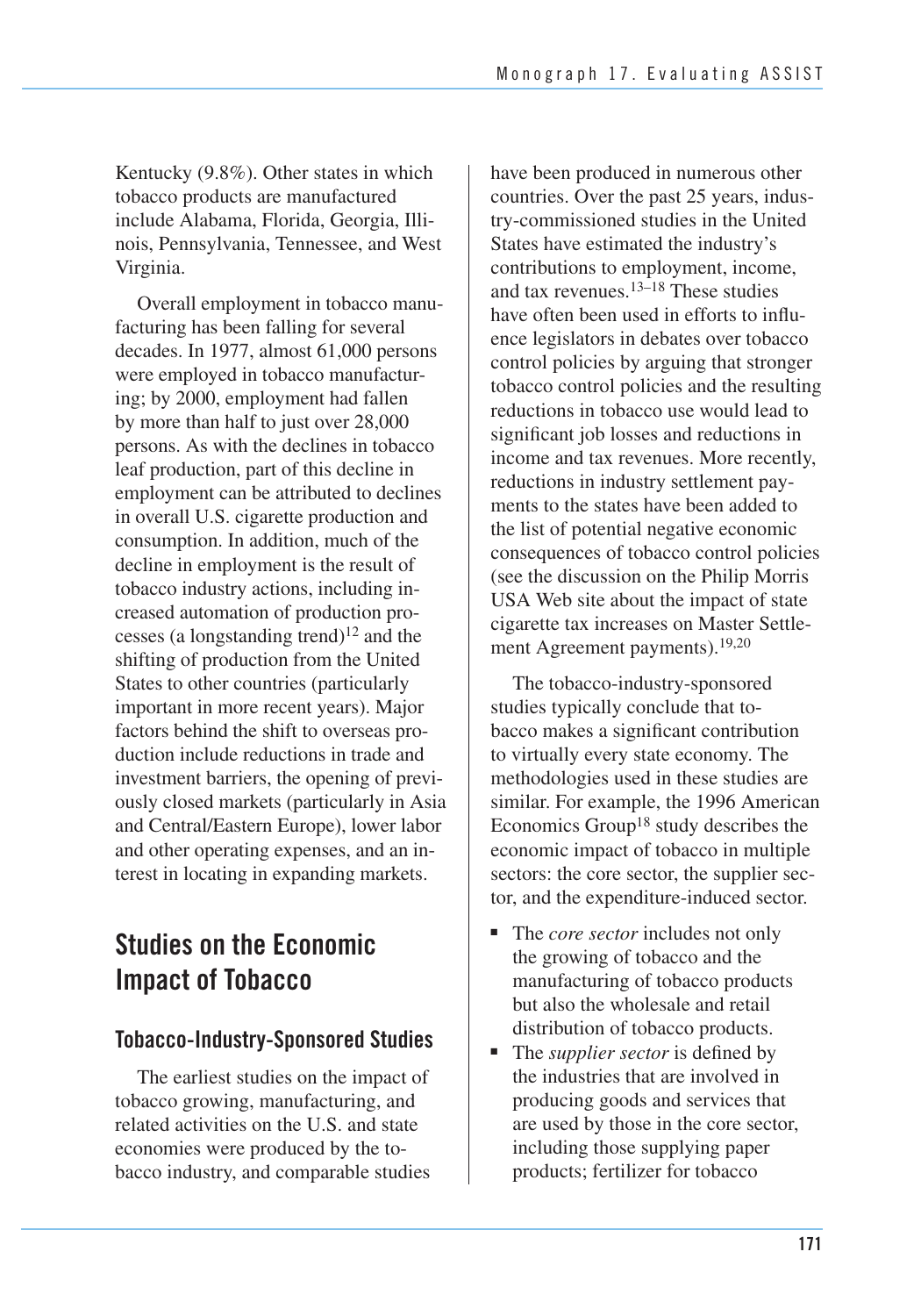farmers; and gas, water, and electricity used in farming, manufacturing, and distribution.

■ The *expenditure-induced sector* reflects the "multiplier" effects associated with the spending resulting from the incomes generated by those working in the core and supplier sectors, as well as effects resulting from government spending of excise and sales tax revenues from tobacco products, and personal and corporate income taxes and FICA taxes from those in the core and supplier sectors.

The 1996 American Economics Group report, the most recent industrysponsored, publicly available report, describes the economic impact of tobacco in 1994. This report concludes that tobacco generated over 1.8 million jobs that produced \$54.3 billion in wages and benefits, while total taxes generated from tobacco were almost \$36 billion. Most of tobacco's economic impact comes from the supplier and expenditure-induced sectors rather than the core sector. For example, jobs in the core sector accounted for less than one-quarter of the total, whereas incomes earned in the core sector accounted for just over onesixth of the total. Similarly, according to American Economics Group estimates, less than half of the taxes generated by tobacco come from sales and excise taxes on tobacco products, with the majority coming from personal, FICA, and corporate income taxes. Within the core sector, the jobs most clearly dependent on tobacco (those in tobacco growing, auction warehousing and distribution, and manufacturing) and the incomes they generate account for a small share

of the core sector totals (43.3% and 32.6%, respectively).

### **Non–Tobacco-Industry-Sponsored Studies**

In recent years, the tobaccoindustry-sponsored studies have been increasingly scrutinized, and several recent studies have concluded that the estimates produced by the tobaccoindustry-sponsored studies significantly overstate the impact of tobacco on the U.S. and state economies.21–25 The key difference between these studies and the tobacco-industry-sponsored studies results from the non–tobaccoindustry-sponsored studies' focus on the net rather than gross economic impact of tobacco. Specifically, the non–tobacco-industry-sponsored studies explicitly model the alternative economic activity that would result if resources used for tobacco were used for other economic activity. This perspective is given little attention in the tobacco-industry-sponsored studies; for example, in the 1985 Chase Econometrics study,14 the authors acknowledge that money not spent on tobacco would be reallocated to other spending and that there would be virtually no difference at the national level between economic activity with and without tobacco.

Warner and Fulton<sup>22</sup> were the first to formally address this issue in their analysis of the economic impact of tobacco on the Michigan economy. Using a relatively sophisticated macroeconomic model (the REMI model developed by Regional Economic Models, Inc.) adapted for Michigan, Warner and Fulton forecast the effects on employment and income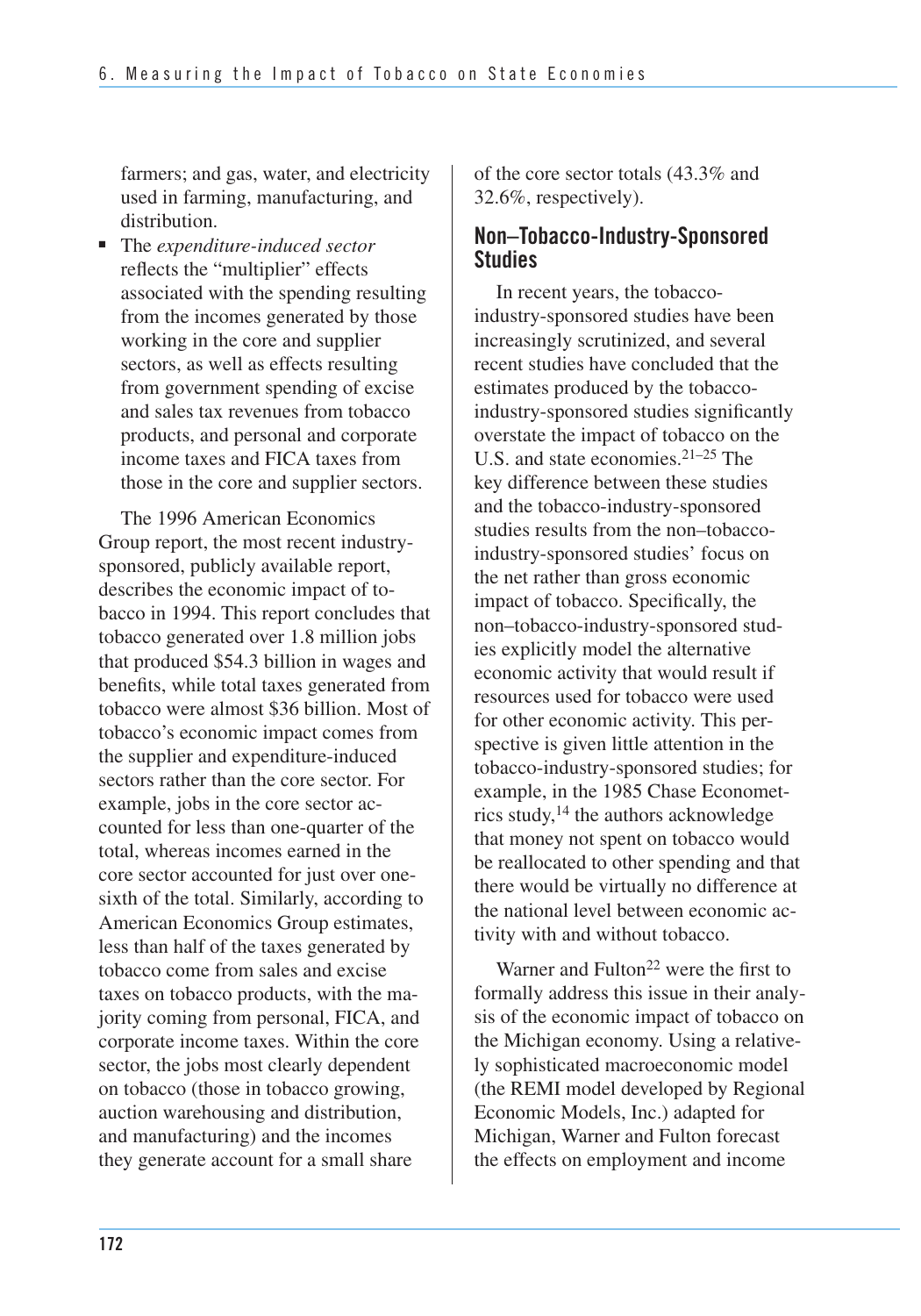under alternative scenarios ranging from accelerations in the rate of decline of tobacco use to the complete elimination of tobacco consumption. They then compared these forecasts with those assuming a continuation of the current trend in tobacco consumption. In each scenario, the money that would have otherwise been spent on tobacco was redistributed to spending on other goods and services on the basis of the typical spending patterns of Michigan consumers. Assuming a doubling in the rate of decline in tobacco use, Warner and Fulton<sup>22</sup> predict relatively modest gains in employment and incomes in Michigan. Under the more extreme assumption that tobacco consumption would be eliminated, they estimate an overall increase of about 5,600 jobs in Michigan and an increase in Michigan incomes of \$226 million. These gains reflect the fact that Michigan is an importer of tobacco products and that, in the absence of tobacco, funds once spent on tobacco would be more likely to be spent on goods and services produced in Michigan, producing more jobs and higher incomes in Michigan.

As in Warner and Fulton's 1994 study,<sup>22</sup> Warner et al.<sup>24</sup> reallocated the money that would have been spent on tobacco to spending on other goods and services on the basis of regional consumption patterns. These estimates were compared with those generated by assuming that existing trends in tobacco use would continue. On the basis of their findings, Warner et al. conclude that industry claims about large job losses resulting from stronger tobacco control policies and programs and resulting declines in tobacco use are significantly

#### **The Regional Impact of Tobacco Economics**

Warner and his colleagues<sup>a</sup> examined tobacco's net economic impact on regional economies, based on the eight regions defined by the U.S. Department of Commerce's Bureau of Economic Analysis, with the bureau's southeastern region divided into non–tobacco-growing and tobacco-growing/ producing states. Modeling a period between 1993 and 2000, Warner et al. predict that

- A doubling of the downward trend in tobacco use would lead to a loss of 36,600 jobs in the southeastern tobacco region by 2000—only 0.2% of total employment in the region—with offsetting increases in the rest of the country.
- Even a total elimination of tobacco use would stabilize at slightly more than 1% of the employment in this region, while producing a net *gain* of jobs at a national level. Warner and colleagues predict a loss of about 303,000 jobs in the southeastern tobacco region in this case, stabilizing to 222,000 jobs by 2000 as the regional economy adjusted, but the number of jobs gained in other regions would rise to produce an overall increase of 133,000 jobs nationally.

aWarner, K. E., G. A. Fulton, P. Nicolas, and D. R. Grimes. 1996. Employment implications of declining tobacco product sales for the regional economies of the United States. *JAMA: The Journal of the American Medical Association* 275 (16): 1241–46.

overstated and that the real economic impact of tobacco is relatively small.

These forecasts are consistent with observed economic activity in major tobacco-growing regions, as described by the United States Department of Agriculture (USDA) in  $1997<sup>25</sup>$  In its review, the USDA concludes that the declines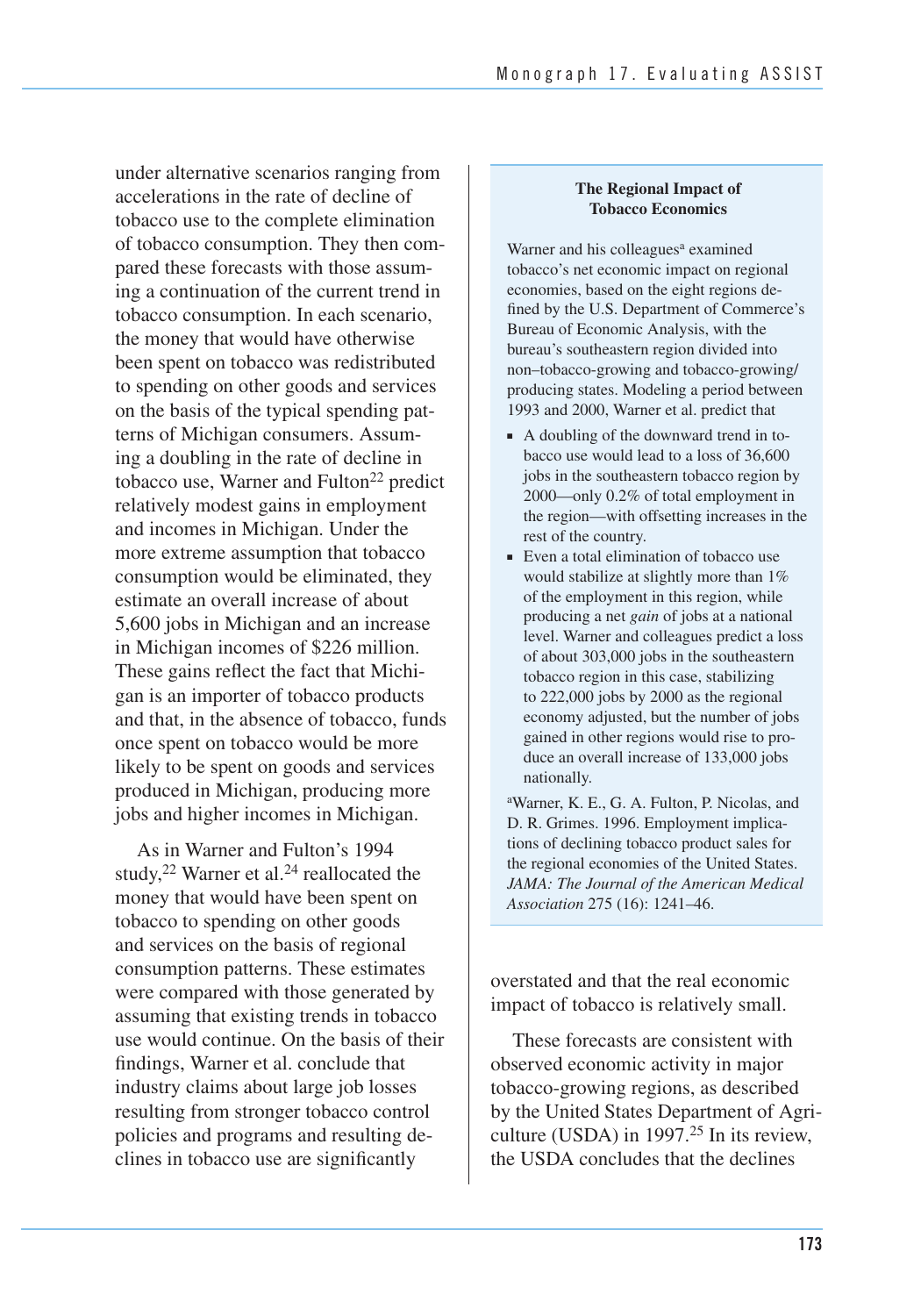in tobacco production in the 1980s had relatively little impact on the economies of major tobacco-growing regions, with inflation-adjusted income rising by 28% on average in all U.S. tobacco-growing counties from 1979 through 1989. The USDA study attributes this result to the fact that tobacco growing accounted for less than 1%, on average, of total incomes in these counties.

## **Measuring the Economic Impact of Tobacco for ASSIST**

On the basis of the studies discussed  $\bigcup$  in the previous section, the measure of the contribution of tobacco to state economies developed for the ASSIST evaluation focuses on the core activities that are directly related to tobacco. Specifically, this measure was intended to focus on tobacco growing, warehousing, and manufacturing; the measure excludes the wholesale and retail distribution of tobacco products, the supplier sector, and the expenditure-induced sector, given that economic activity related to tobacco in these sectors would almost certainly be replaced by economic activity related to other goods and services in the absence of tobacco and, hence, does not depend on tobacco.

 An initial examination of the data available from published sources as well as data presented in the tobacco-industrysponsored studies<sup>16,18</sup> clearly indicated that tobacco warehousing was a relatively minor activity, with tobacco growing and tobacco product manufacturing account- ing for 95% or more of direct tobacco employment and an even higher share

 of income. Moreover, the correlations between the warehousing and tobacco- growing measures for both employment and income were very high (.94), indicating that tobacco growing served as an effective measure of both activi- ties. Given the relatively minor economic contribution of tobacco warehousing, its high correlation with tobacco growing, and the lack of reliable state-level data on it, the measure developed for the ASSIST evaluation focused on tobacco growing and tobacco manufacturing.

Industry-sponsored studies make a variety of somewhat arbitrary assumptions (e.g., assuming that each tobaccofarming-related job is a half-time job and that the number of unpaid workers relative to paid workers is the same for all farms18) to produce estimates of the number of full-time-equivalent farmers growing tobacco and the incomes they earn from tobacco farming. For this evaluation, rather than adopting these arbitrary assumptions and the likely error that would be introduced into the economic impact measure, an alternative measure was used that more directly reflects the value of tobacco farming. Specifically, state-level cash receipts from tobacco, available from the USDA, were used to capture the contribution of tobacco farming to state economies.

Similarly, several alternative measures of the economic contribution from tobacco manufacturing were considered, including total employment in tobacco product manufacturing, total compensation in tobacco product manufacturing, and the value added from tobacco product manufacturing. Published data on these measures were available from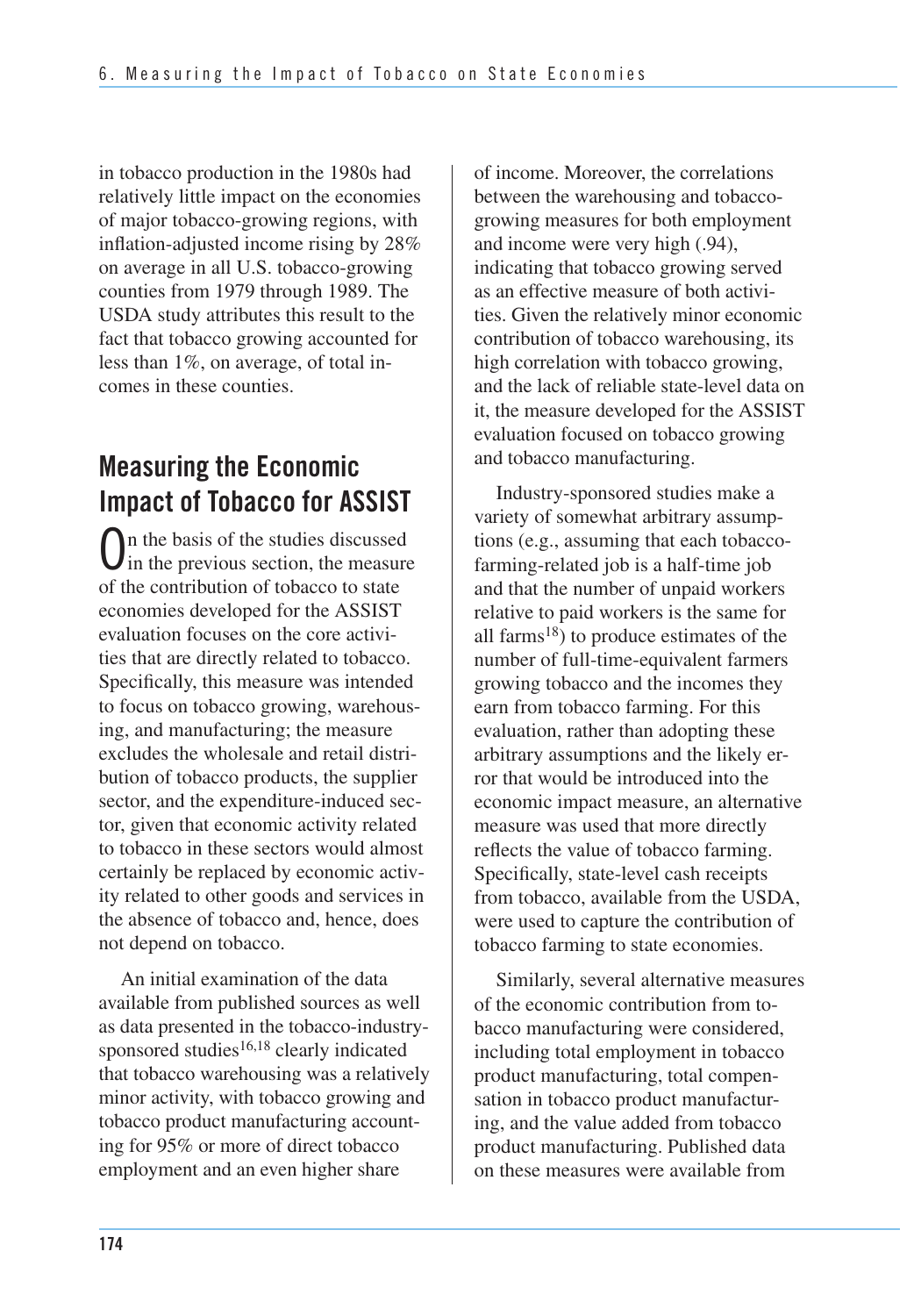#### **The Problem of Quantifying Tobacco Labor**

Alternative metrics were considered in the development of the measure of the impact of tobacco on state economies, including measures based on employment and wages. However, quantifying employment and wages for tobacco farming is a difficult task, given that few farmers grow tobacco exclusively (indeed, on farms that grow tobacco, only 6% of the land, on average, is used for tobaccoa); many working on farms are unpaid (e.g., owner-operators and family labor); and employment is seasonal and includes many temporary, short-term laborers.

aGale, H. F. Jr., L. Foreman, and T. Capehart. 2000. *Tobacco and the economy: Farms, jobs and communities* (Agricultural Economic Report No. 789). Washington, DC: U.S. Department of Agriculture, Economic Research Service.

multiple sources, including the Bureau of Labor Statistics (the ES-202 reports), the Bureau of Economic Analysis (state annual personal income tables), and the U.S. Census Bureau (County Business Patterns reports). All data obtained were for Standard Industrial Classification 21, which includes the following activities: multiple aspects of tobacco processing; production of cigarettes, cigars, and other tobacco products; tobacco thrashing, stemming, and redrying; and related activities. Varying amounts of data are contained in these published reports, with some data unreported for confidentiality reasons (e.g., for confidentiality reasons, the BLS ES-202 reports do not contain information on employment when 70% or more of the total in the state is controlled by one firm). The published data were supplemented with

unpublished information from a variety of federal and state agencies, and, on the basis of historical trends and relative shares, some imputation was done to obtain estimates of employment in and compensation from tobacco manufacturing for each state in each year, with the imputation done so that the sum of state estimates equaled reported estimates for the United States.

To provide an understanding of the relative importance of tobacco to the overall state economy, all measures were divided by an appropriate measure of total economic activity in the state. Specifically, the dollar-denominated measures were divided by gross state domestic product (GSP), and the employment measures were divided by total employment in the state (both obtained from the Bureau of Economic Analysis). Finally, a single variable reflecting the combined economic contribution of tobacco growing and manufacturing was obtained by adding the measures of the value of crop receipts from tobacco as a share of GSP and the total compensation for tobacco manufacturing as a share of GSP. This variable was ultimately used as a covariate as part of state conditions for the regression analyses described in other chapters.

## **State Data and Trends**

**C** everal interesting observations **O** emerge from the data on the contribution of tobacco to state economies. First, as illustrated in figure 6.4 (the data in figures 6.4–6.11 were calculated by the authors) and table 6.1, while tobacco growing and manufacturing do contrib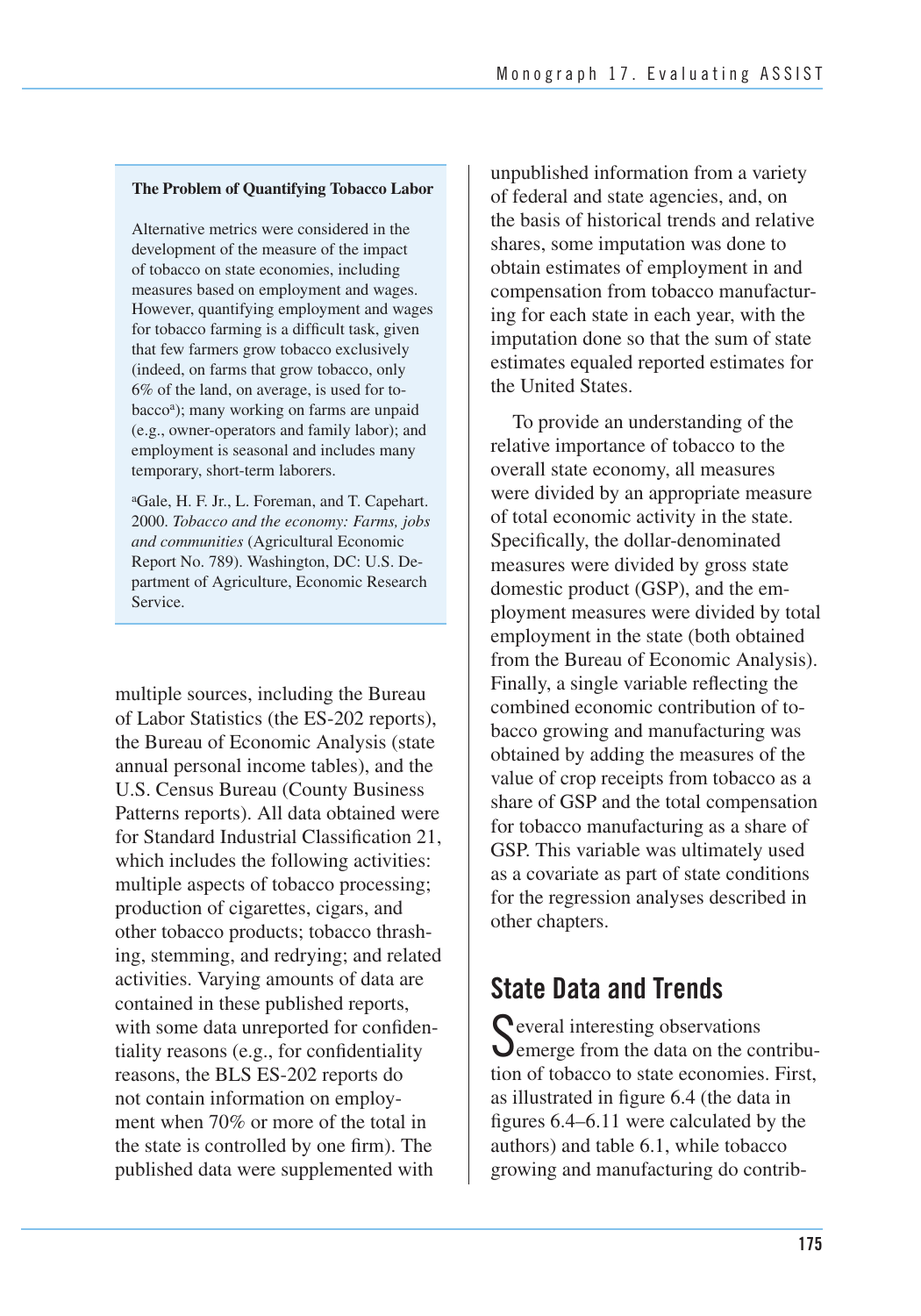ute to economic activity in a number of states, this contribution is relatively minor in most of these states. In 2000, for example, the share of GSP accounted for by tobacco farming and manufacturing was just over 4% in North Carolina, just over 2% in Kentucky and Virginia, and slightly less than 1% in Georgia. Over the period from 1979 through 2000, the share of GSP accounted for by tobacco growing and manufacturing exceeded 0.2% in any year in just two other states—South Carolina and Tennessee.

 Second, as illustrated in figure 6.5, the economic contribution of tobacco to the national economy has been declining for most of the period from 1979 through 2000. Tobacco farming contributed just over 0.1% of gross domestic product (GDP) in the early 1980s; by 2000, this

 was down to less than 0.03% of GDP. Tobacco manufacturing's contribution to GDP has been somewhat more stable but has been generally declining since the early 1990s. In general, the value of to- bacco manufacturing depends heavily on the price of tobacco products, as can be seen by some of the larger changes in the share of GDP accounted for by tobacco manufacturing over time. For example, the "Marlboro Friday" reductions in the prices of leading cigarette brands in 1993 contributed to a significant decline in the economic impact of tobacco manufactur- ing, whereas the settlement-related price increases of the late 1990s contributed to the increase in the economic impact of tobacco manufacturing at the end of the period. Recent declines in the production of tobacco products have almost certainly



Island, South Dakota, Utah, Vermont, Washington, and Wyoming.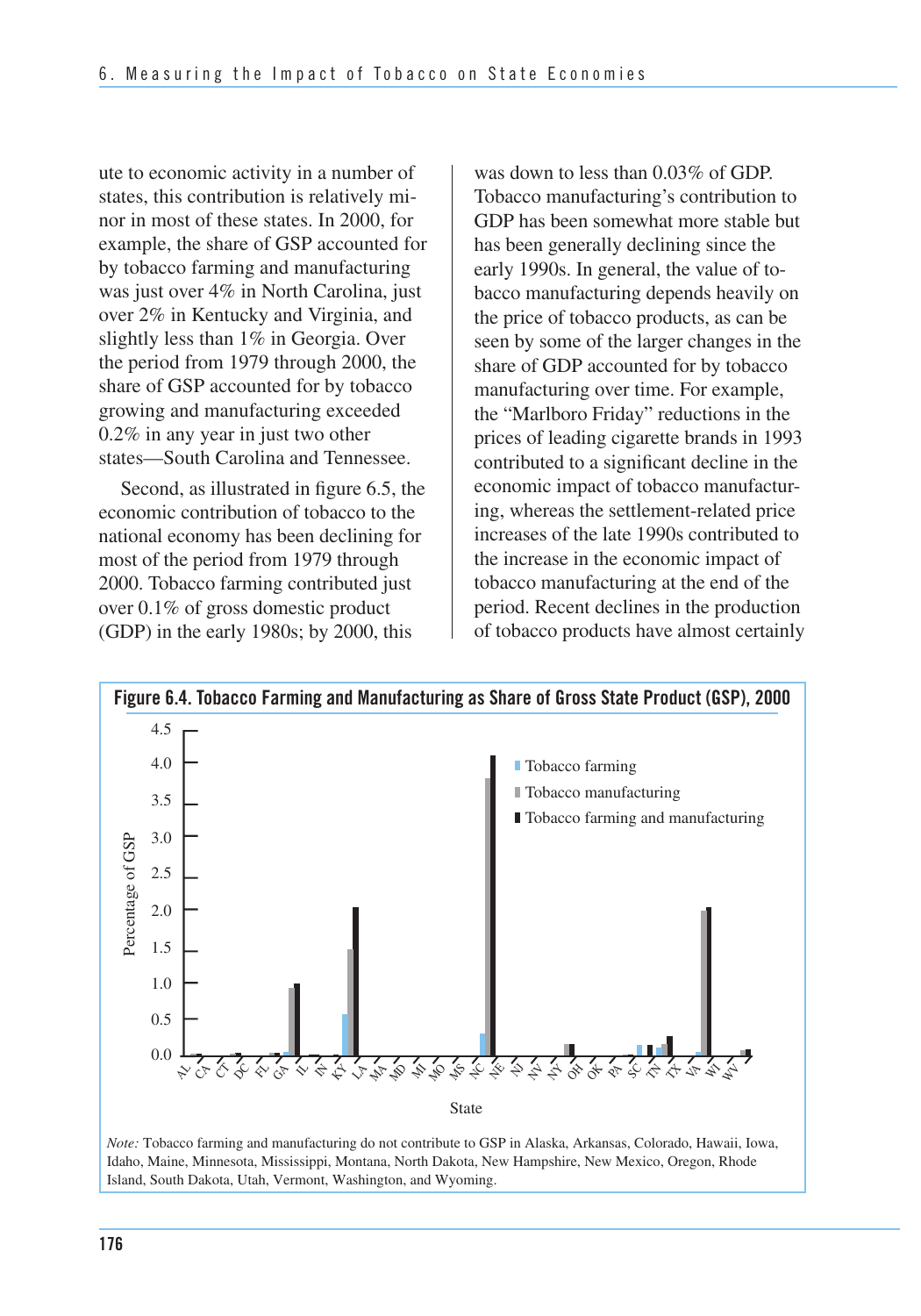| <b>State</b>           | 1992         | 1993         | 1994         | 1995         | 1996         | 1997         | 1998         | 1999         |
|------------------------|--------------|--------------|--------------|--------------|--------------|--------------|--------------|--------------|
| $\mathbf{A}\mathbf{K}$ | 0.00         | 0.00         | 0.00         | 0.00         | 0.00         | 0.00         | 0.00         | 0.00         |
| AL                     | 0.03         | 0.02         | 0.02         | 0.03         | 0.03         | 0.03         | 0.03         | 0.03         |
| AR                     | 0.00         | 0.00         | 0.00         | 0.00         | 0.00         | 0.00         | 0.00         | 0.00         |
| $\mathbf{A}\mathbf{Z}$ | 0.00         | 0.00         | 0.00         | 0.00         | 0.00         | 0.00         | 0.00         | 0.00         |
| CA                     | 0.00         | 0.00         | 0.00         | 0.00         | 0.00         | 0.00         | 0.00         | 0.00         |
| CO                     | 0.00         | 0.00         | 0.00         | 0.00         | 0.00         | 0.00         | 0.00         | 0.00         |
| CT                     | 0.11         | 0.07         | 0.05         | 0.06         | 0.07         | 0.07         | 0.07         | 0.06         |
| DC                     | 0.00         | 0.00         | 0.00         | 0.00         | 0.00         | 0.00         | 0.00         | 0.00         |
| DE                     | 0.00         | 0.00         | 0.00         | 0.00         | 0.00         | 0.00         | 0.00         | 0.00         |
| FL                     | 0.03         | 0.02         | 0.02         | 0.03         | 0.03         | 0.03         | 0.03         | 0.03         |
| GA                     | 1.11         | 0.90         | 0.87         | 1.13         | 1.15         | 1.15         | 1.08         | 1.01         |
| H <sub>I</sub>         | 0.00         | 0.00         | 0.00         | 0.00         | 0.00         | 0.00         | 0.00         | 0.00         |
| IA                     | 0.00         | 0.00         | 0.00         | 0.00         | 0.00         | 0.00         | 0.00         | 0.00         |
| ID                     | 0.00         | 0.00         | 0.00         | 0.00         | 0.00         | 0.00         | 0.00         | 0.00         |
| ${\rm IL}$             | 0.02         | 0.01         | 0.01         | 0.02         | 0.02         | 0.02         | 0.01         | 0.01         |
| IN                     | 0.03         | 0.03         | 0.02         | 0.02         | 0.02         | 0.02         | 0.02         | 0.01         |
| <b>KS</b>              | 0.00         | 0.00         | 0.00         | 0.00         | 0.00         | 0.00         | 0.00         | 0.00         |
| KY                     | 3.43         | 3.24         | 3.25         | 2.94         | 2.99         | 2.61         | 2.31         | 2.03         |
| LA                     | 0.00         | 0.00         | 0.00         | 0.00         | 0.00         | 0.00         | 0.00         | 0.00         |
| MA                     | 0.01         | 0.00         | 0.00         | 0.00         | 0.00         | 0.00         | 0.00         | 0.00         |
| MD                     | 0.02         | 0.02         | $0.01\,$     | 0.02         | 0.01         | 0.01         | 0.01         | 0.01         |
| <b>ME</b>              | 0.00         | 0.00<br>0.00 | 0.00         | 0.00<br>0.00 | 0.00         | 0.00<br>0.00 | 0.00<br>0.00 | 0.00<br>0.00 |
| MI                     | 0.00         | 0.00         | 0.00<br>0.00 |              | 0.00<br>0.00 | 0.00         | 0.00         |              |
| <b>MN</b><br><b>MO</b> | 0.00<br>0.01 | 0.01         | 0.01         | 0.00<br>0.01 | 0.01         | 0.01         | 0.01         | 0.00<br>0.01 |
| MS                     | 0.00         | 0.00         | 0.00         | 0.00         | 0.00         | 0.00         | $0.00\,$     | 0.00         |
| MT                     | 0.00         | 0.00         | 0.00         | 0.00         | 0.00         | 0.00         | 0.00         | 0.00         |
| <b>NC</b>              | 6.51         | 4.81         | 4.53         | 4.48         | 4.11         | 4.07         | 3.54         | 3.04         |
| <b>ND</b>              | 0.00         | 0.00         | 0.00         | 0.00         | 0.00         | 0.00         | 0.00         | 0.00         |
| <b>NE</b>              | 0.00         | 0.00         | 0.00         | 0.00         | 0.00         | 0.00         | 0.00         | 0.00         |
| $\rm NH$               | 0.00         | 0.00         | 0.00         | 0.00         | 0.00         | 0.00         | 0.00         | 0.00         |
| NJ                     | 0.00         | 0.00         | 0.00         | 0.00         | 0.00         | 0.00         | 0.00         | 0.00         |
| $\rm{NM}$              | 0.00         | 0.00         | 0.00         | 0.00         | 0.00         | 0.00         | 0.00         | 0.00         |
| <b>NV</b>              | 0.00         | 0.00         | 0.00         | 0.00         | 0.01         | 0.01         | 0.02         | 0.03         |
| <b>NY</b>              | 0.11         | 0.11         | 0.14         | 0.15         | 0.19         | 0.18         | 0.19         | 0.19         |
| OH                     | 0.02         | 0.02         | 0.01         | 0.01         | 0.01         | 0.01         | 0.01         | 0.01         |
| OK                     | 0.00         | 0.00         | 0.00         | 0.00         | 0.00         | 0.00         | 0.00         | 0.00         |
| <b>OR</b>              | 0.00         | 0.00         | 0.00         | 0.00         | 0.00         | 0.00         | 0.00         | 0.00         |
| PA                     | 0.02         | 0.02         | 0.01         | 0.01         | 0.02         | 0.02         | 0.02         | 0.01         |
| R <sub>I</sub>         | 0.00         | 0.00         | 0.00         | 0.00         | 0.00         | 0.00         | 0.00         | 0.00         |
| SC                     | 0.28         | 0.26         | 0.23         | 0.22         | 0.24         | 0.23         | 0.19         | 0.16         |
| <b>SD</b>              | 0.00         | 0.00         | 0.00         | 0.00         | 0.00         | 0.00         | 0.00         | 0.00         |
| <b>TN</b>              | 0.42         | 0.38         | 0.33         | 0.31         | 0.34         | 0.30         | 0.26         | 0.22         |
| <b>TX</b>              | $0.00\,$     | $0.00\,$     | $0.00\,$     | $0.00\,$     | $0.00\,$     | 0.00         | $0.00\,$     | 0.00         |
| UT                     | 0.00         | 0.00         | 0.00         | 0.00         | 0.00         | 0.00         | 0.00         | 0.00         |
| <b>VA</b>              | 2.93         | 2.50         | 2.50         | 2.48         | 2.44         | 2.26         | 2.04         | 1.83         |
| <b>VT</b>              | 0.00         | 0.00         | 0.00         | 0.00         | 0.00         | 0.00         | 0.00         | 0.00         |
| <b>WA</b>              | 0.00         | 0.00         | 0.00         | 0.00         | 0.00         | 0.00         | 0.00         | 0.00         |
| WI                     | 0.02         | 0.02         | 0.01         | 0.01         | 0.01         | 0.01         | 0.00         | 0.00         |
| <b>WV</b>              | 0.09         | 0.08         | 0.09         | 0.09         | 0.08         | 0.08         | 0.08         | 0.07         |
| WY                     | 0.00         | 0.00         | 0.00         | 0.00         | 0.00         | 0.00         | 0.00         | 0.00         |

#### **Table 6.1. Percentages of Gross State Product from Tobacco Growing and Manufacturing (Shading indicates ASSIST states.)**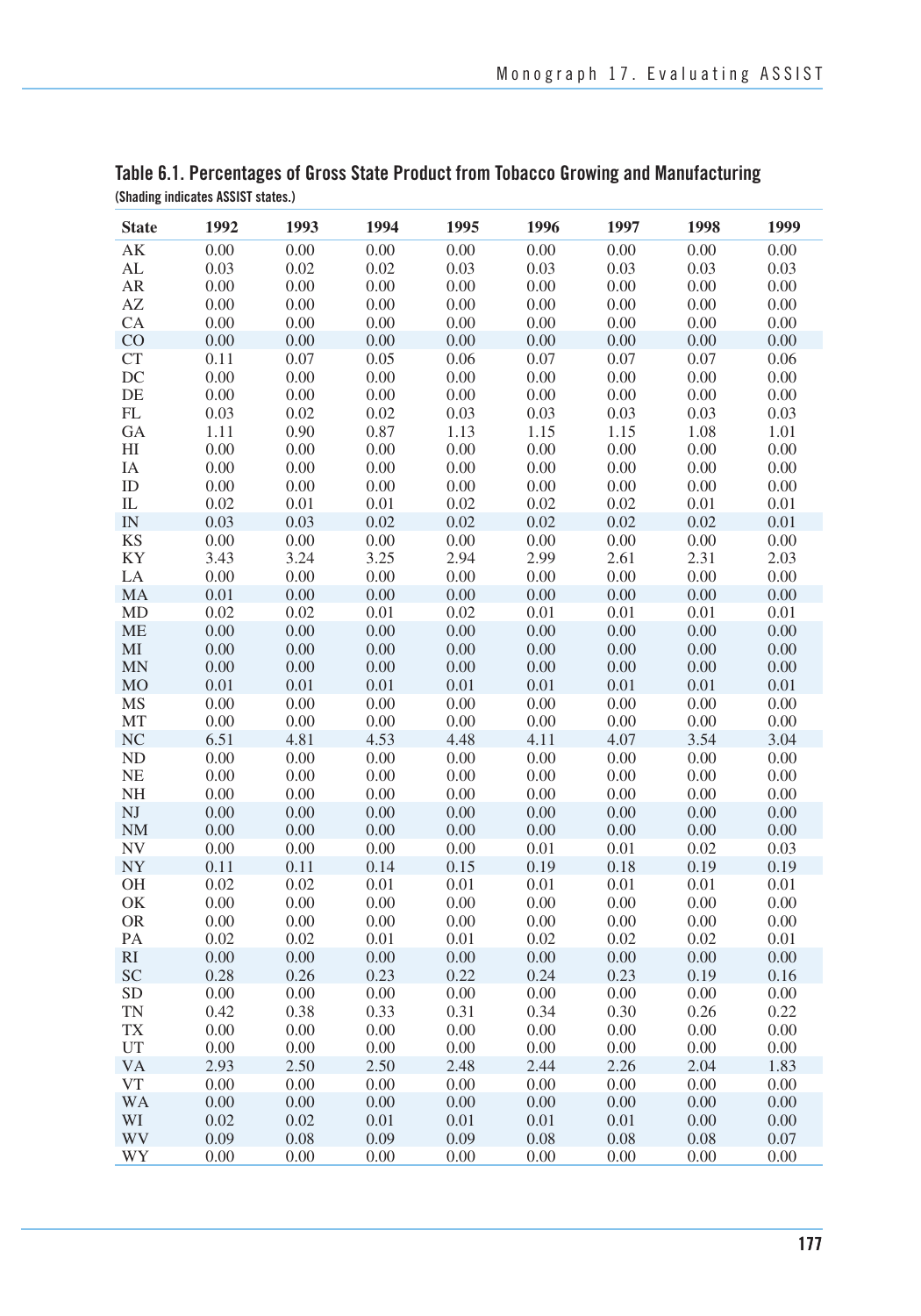

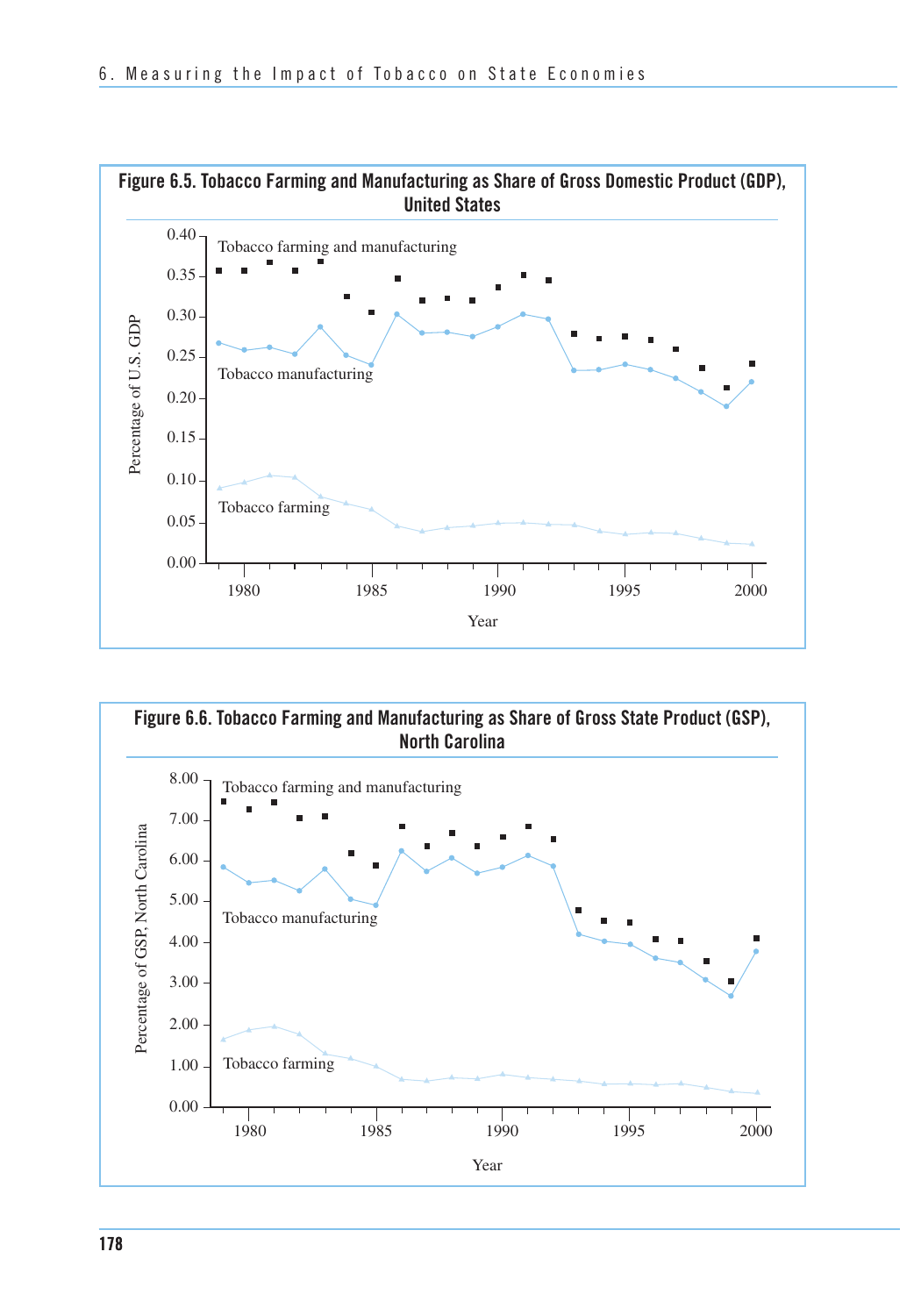

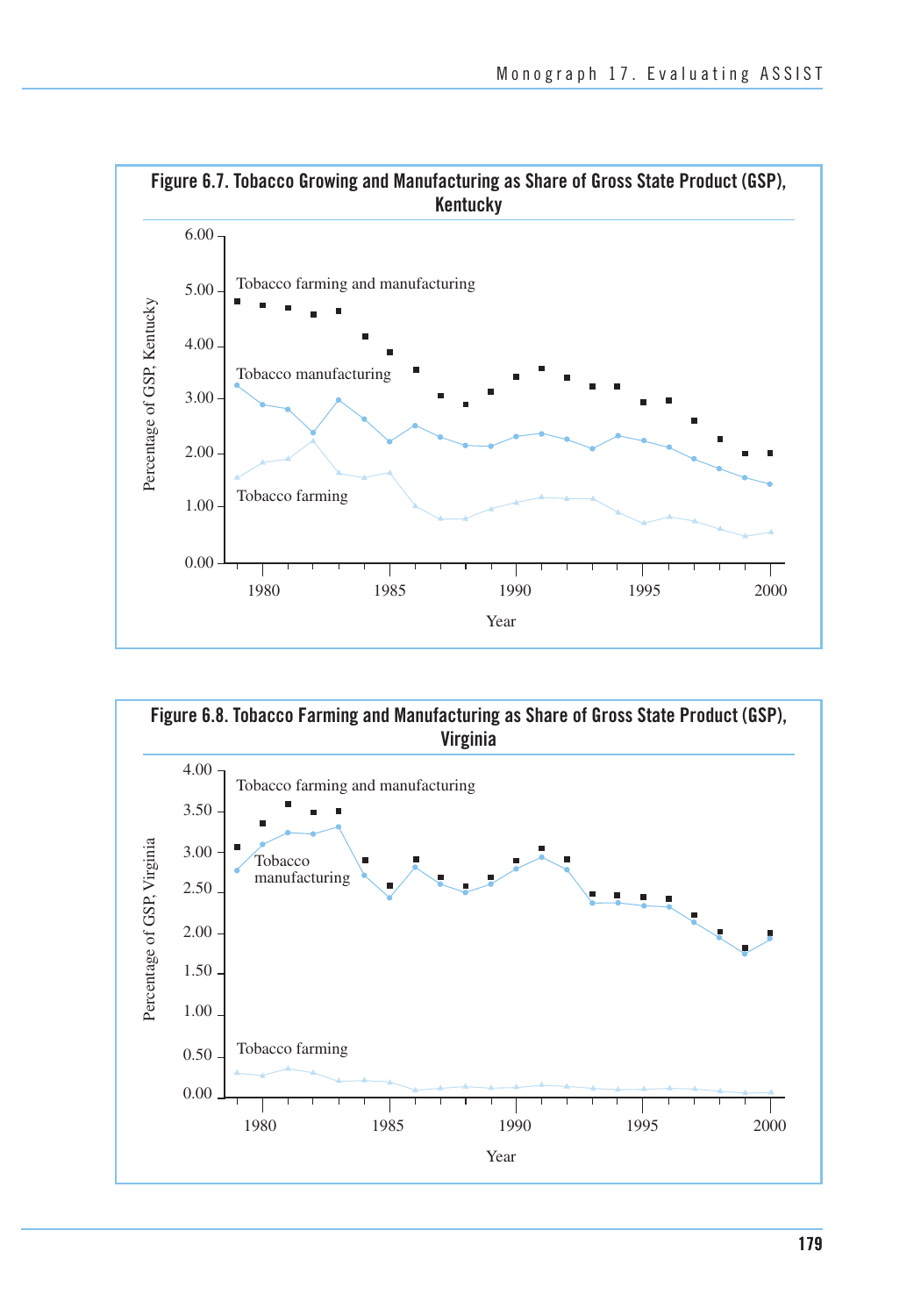

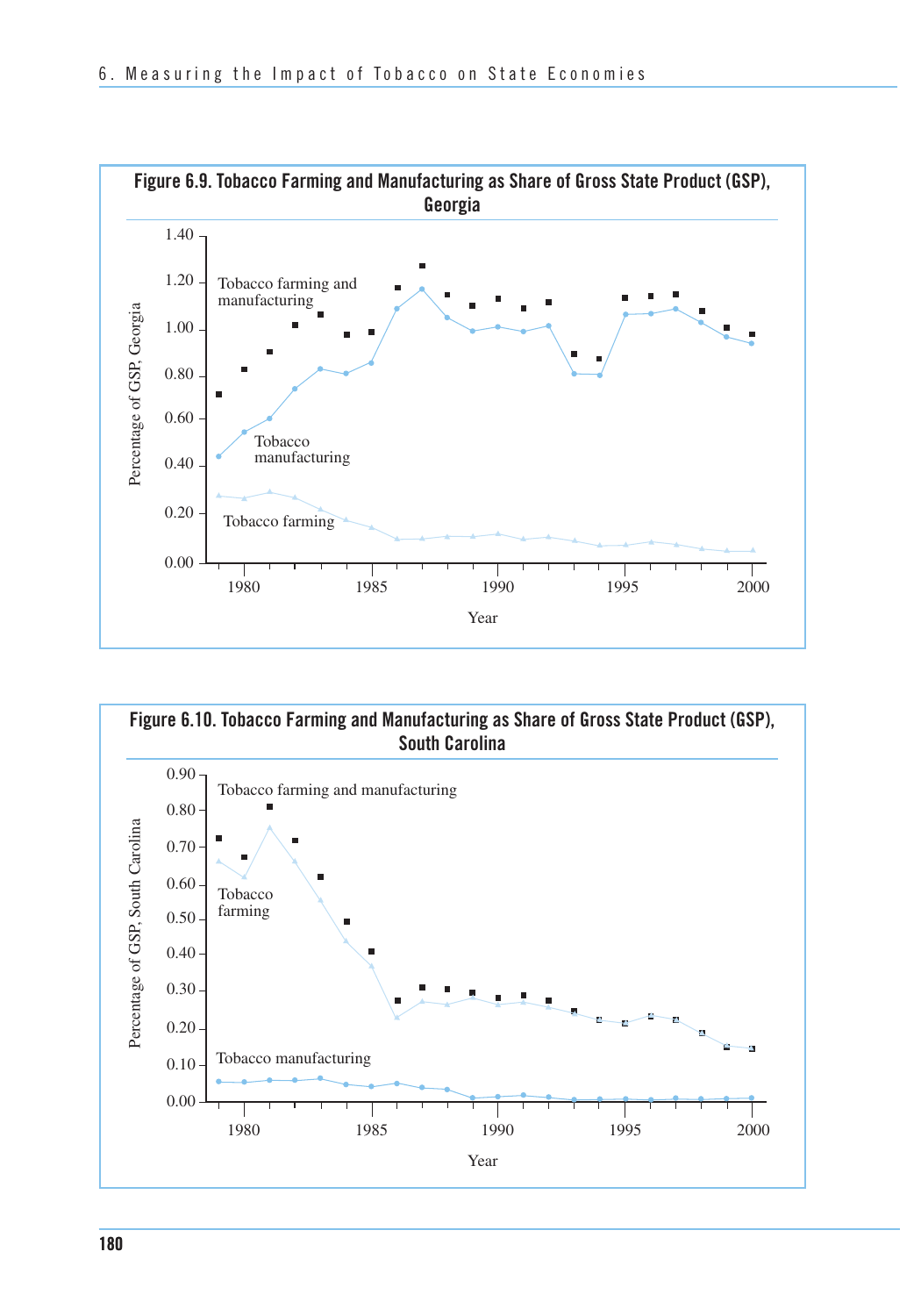

 led to a renewal of the downward trend in the economic impact of tobacco manu-facturing on the U.S. economy.

 Finally, even in the states where tobac- co growing and manufacturing have had a significant impact on the state economy, their importance has diminished over time (see figures 6.6 through 6.11). For ex- ample, in North Carolina and Kentucky, the states where tobacco has historically had the greatest economic impact, the share of GSP accounted for by tobacco growing and manufacturing fell by nearly 60% from 1979 through 1999. Similarly, tobacco's share of GSP in Virginia fell by more than 40% during this period. The only exception to this trend is Georgia, which experienced an increase in tobacco manufacturing's contribution to its GSP in the early 1980s, followed by relative

 stability; recent trends in Georgia, how- ever, suggest that the economic impact of tobacco is beginning to fall there as well.

### **Summary**

Tobacco growing and manufacturing<br>have played important roles in the have played important roles in the development and growth of the U.S. economy for many years. While tobacco growing and manufacturing take place in more than half of U.S. states, the econom- ic impact of these activities is concen- trated in a small number of states, most notably North Carolina, Kentucky, and Virginia. Moreover, the economic contri- bution of tobacco to state economies has been falling for many years, the result of declines in tobacco use in the United States, increased use of foreign-grown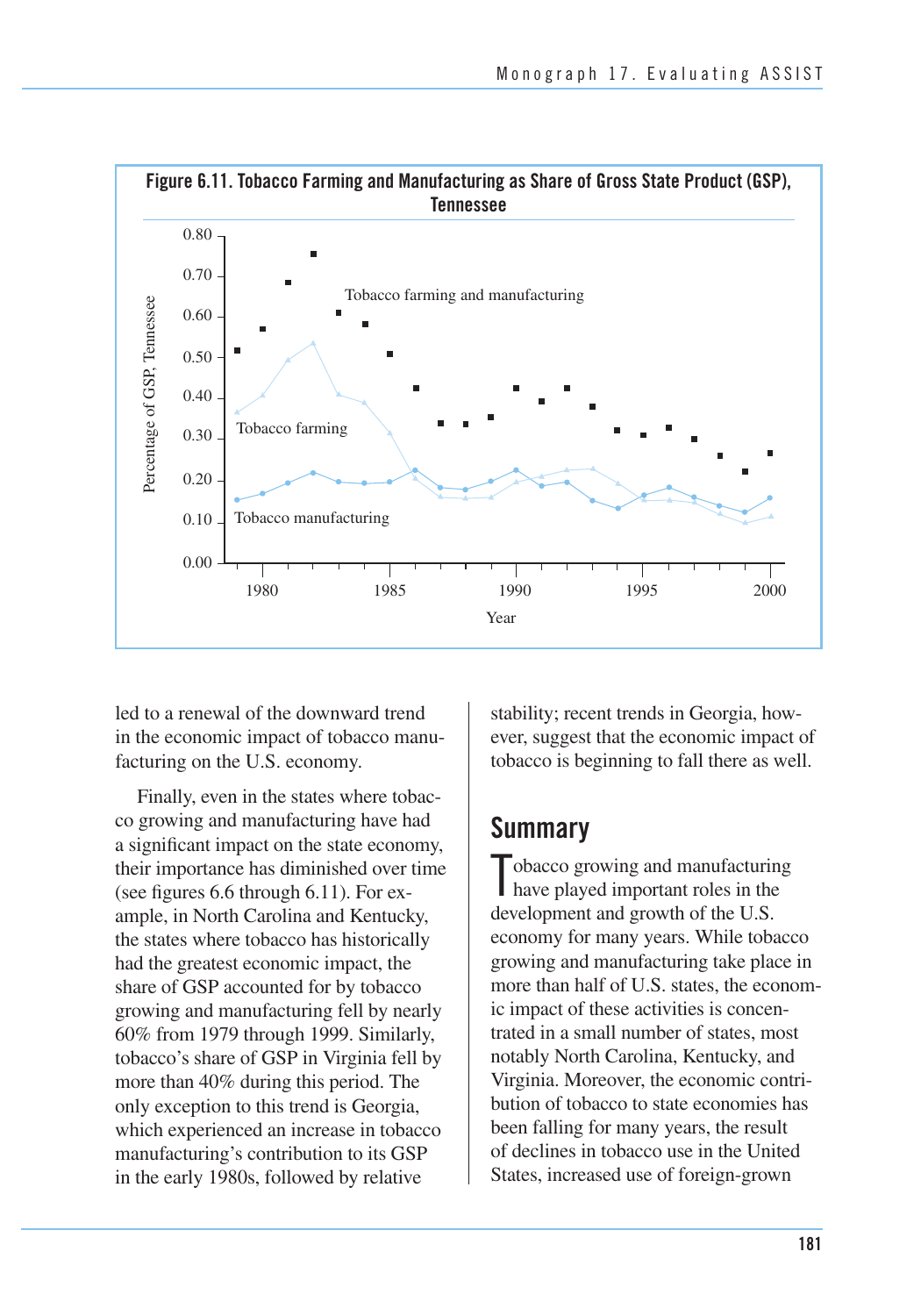tobacco, reduced exports of tobacco leaf and tobacco products, increased auto- mation of tobacco product production processes, and the shift of production fa-cilities to overseas locations.

 While the economic influence of to- bacco continues to decline, there is still evidence to support its impact on up- stream tobacco control interventions such as taxes and legislation—therefore, an accurate evaluation of such interventions must take these economic factors into ac- count. By developing a measure that ac- counts for tobacco-related state economic conditions, we can provide a more ac- curate picture of the impact of state-level programs such as ASSIST relative to the environment of the states themselves.

## **Conclusions**

- 1. Anecdotal and empirical evidence indicates that state restrictions on smoking, and cigarette and other tobacco product excise taxes are lower in states that have relatively more visible sectors of tobacco growing and/or manufacturing.
- 2. While substantial gaps exist between the tobacco industry's and the public health community's interpretations of the economic impact of tobacco, studies that incorporate redistribution of tobacco spending have shown negligible employment impact at an overall national level.
- 3. Despite the limited and declining economic impact of tobacco, arguments about the importance of tobacco to state economies have created barriers to the adoption of effective

and comprehensive tobacco control policies in many states.

4. To factor the potential state-level economic impact of tobacco into the impact of ASSIST on policy outcomes and smoking behavior, a quantitative variable was developed for the ASSIST evaluation analyses, based on key indicators of tobacco growing and manufacturing relative to a state's gross domestic product. This variable, which was subsequently integrated as part of baselevel state conditions in the analyses, helped model the relative impact of these economic dependence factors on the kinds of upstream, policybased interventions studied as part of ASSIST.

### **References**

- 1. Stillman, F., A. Hartman, B. Graubard, E. Gilpin, D. Chavis, J. Garcia, L. M. Wun, W. Lynn, and M. Manley. 1999. The American Stop Smoking Intervention Study: Conceptual framework and evaluation design. *Evaluation Review* 23 (3): 259–80.
- 2. Johnson, P. R. 1984. *The economics of the tobacco industry.* New York: Praeger.
- 3. Chriqui, J. F., M. Frosh, R. C. Brownson, D. M. Shelton, R. C. Sciandra, R. Hobart, P. H. Fisher, R. El Arculli, and M. H. Alciati. 2002. Application of a rating system to state clean indoor air laws (USA). *Tobacco Control* 11 (1): 26–34.
- 4. Chaloupka, F. J., and H. Saffer. 1992. Clean indoor air laws and the demand for cigarettes. *Contemporary Policy Issues* 10 (2): 72–83.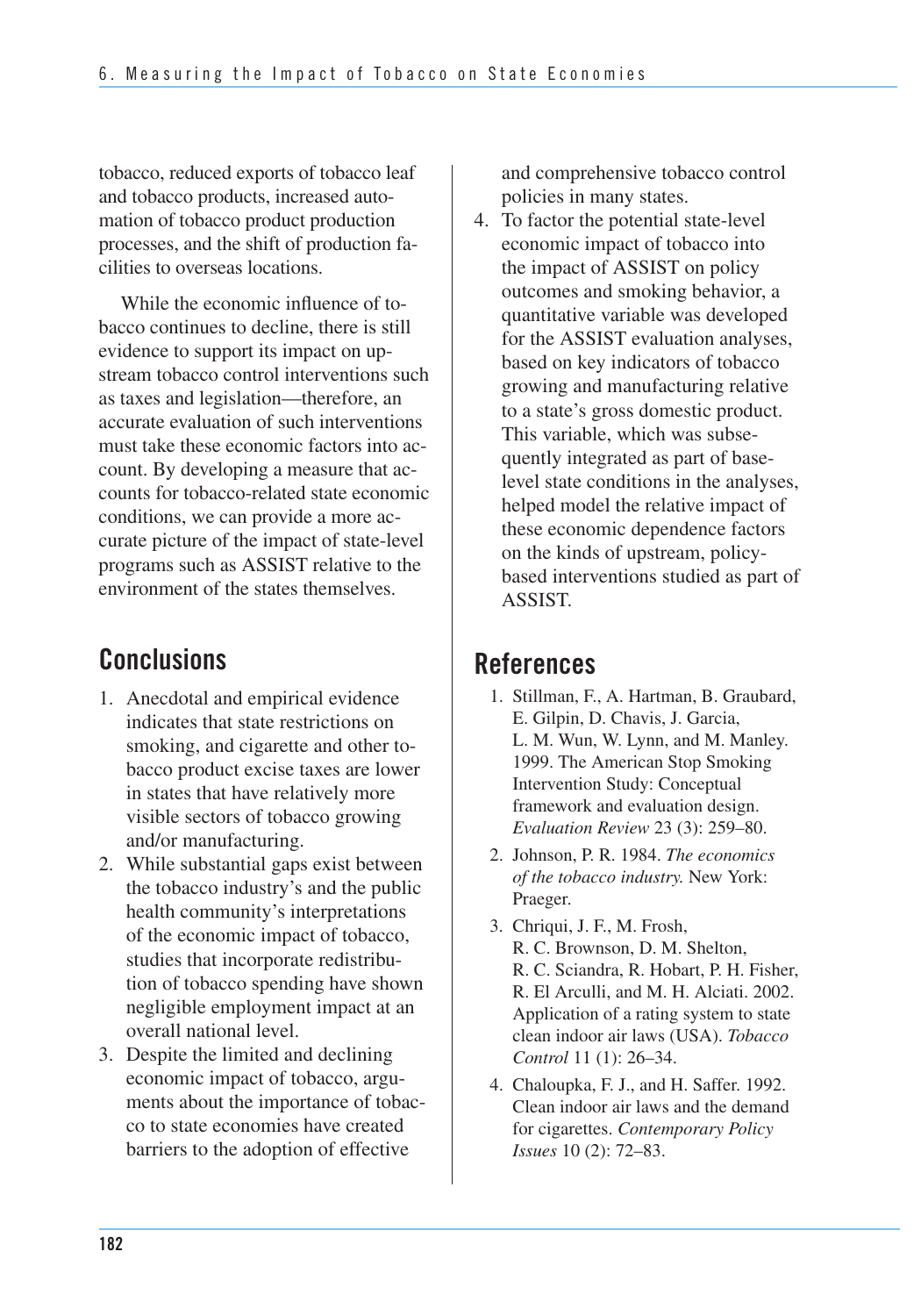- 5. Ohsfeldt, R. L., R. G. Boyle, and E. I. Capilouto. 1999. Tobacco taxes, smoking restrictions, and tobacco use. In *The economic analysis of substance use and abuse: An integration of econometric and behavioral economic research,* ed. F. J. Chaloupka, M. Grossman, W. K. Bickel, and H. Saffer, 15–29. Chicago: Univ. of Chicago Press.
- 6. U.S. Department of Agriculture. 2004. *2002 census of agriculture: United States summary and state data; Vol. 1. Geographic Area Series, Part 51.*  Washington, DC: U.S. Department of Agriculture, National Agricultural Statistics Service.
- 7. Gale, H. F. Jr., L. Foreman, and T. Capehart. 2000. *Tobacco and the economy: Farms, jobs and communities*  (Agricultural Economic Report No. 789). Washington, DC: U.S. Department of Agriculture, Economic Research Service.
- Washington, DC: U.S. Department of Agriculture, Economic Research Service. 8. Capehart, T. 2004. *U.S. tobacco import update* (TBS-2003-01, 02.13.04). http://www.ers.usda.gov/publications/so/ view.asp?f=specialty/tbs-bb.
- 9. U.S. Bureau of the Census. 1999. *Tobacco stemming and redrying: 1997 Economic Census; Manufacturing. Industry Series.* Washington, DC: U.S. Department of Commerce, Economics and Statistics Administration, U.S. Census Bureau.
- 10. U.S. Bureau of the Census. 1999. *Cigarette manufacturing: 1997 Economic Census; Manufacturing. Industry Series.* Washington, DC: U.S. Department of Commerce, Economics and Statistics Administration, U.S. Census Bureau.
- 11. U.S. Bureau of the Census. 1999. *Other tobacco product manufacturing: 1997 Economic Census; Manufacturing. Industry Series.* Washington, DC: U.S. Department of Commerce, Economics and Statistics Administration, U.S. Census Bureau.
- 12. Virginia Department of Business Assistance. 2001. *Manufacturing in Virginia: SIC 21; Tobacco products.*  Richmond: Virginia Department of Business Assistance.
- 1979. *A study of the tobacco industry's economic contribution to the nation, its fifty states, and the District of*  Applied Research Center and Wharton Econometric Forecasting Associates, Inc., University of Pennsylvania. 13. Wharton Applied Research Center. *Columbia.* Philadelphia: Wharton http://legacy.library.ucsf.edu/tid/ hvh54c00.
- 14. Chase Econometrics. 1985. *The economic impact of the tobacco industry on the United States economy in 1983: Vol. 1; The impacts on the national economy.* Bala Cynwyd, PA: Chase Econometrics.
- 15. Price Waterhouse. 1990. *The economic impact of the tobacco industry on the United States economy.* Arlington, VA: Price Waterhouse. http://legacy.library. ucsf.edu/tid/wgd55c00.
- 16. Price Waterhouse. 1992. *The economic impact of the tobacco industry on the United States in 1990.* Arlington, VA: Price Waterhouse. http://legacy.library. ucsf.edu/tid/kid42d00.
- *the national economy (1980-1995).*  Princeton, NJ: Tobacco Merchants 17. Tobacco Merchants Association. 1996. *Tobacco's contribution to*  Association. http://legacy.library. ucsf.edu/tid/gvu11c00.